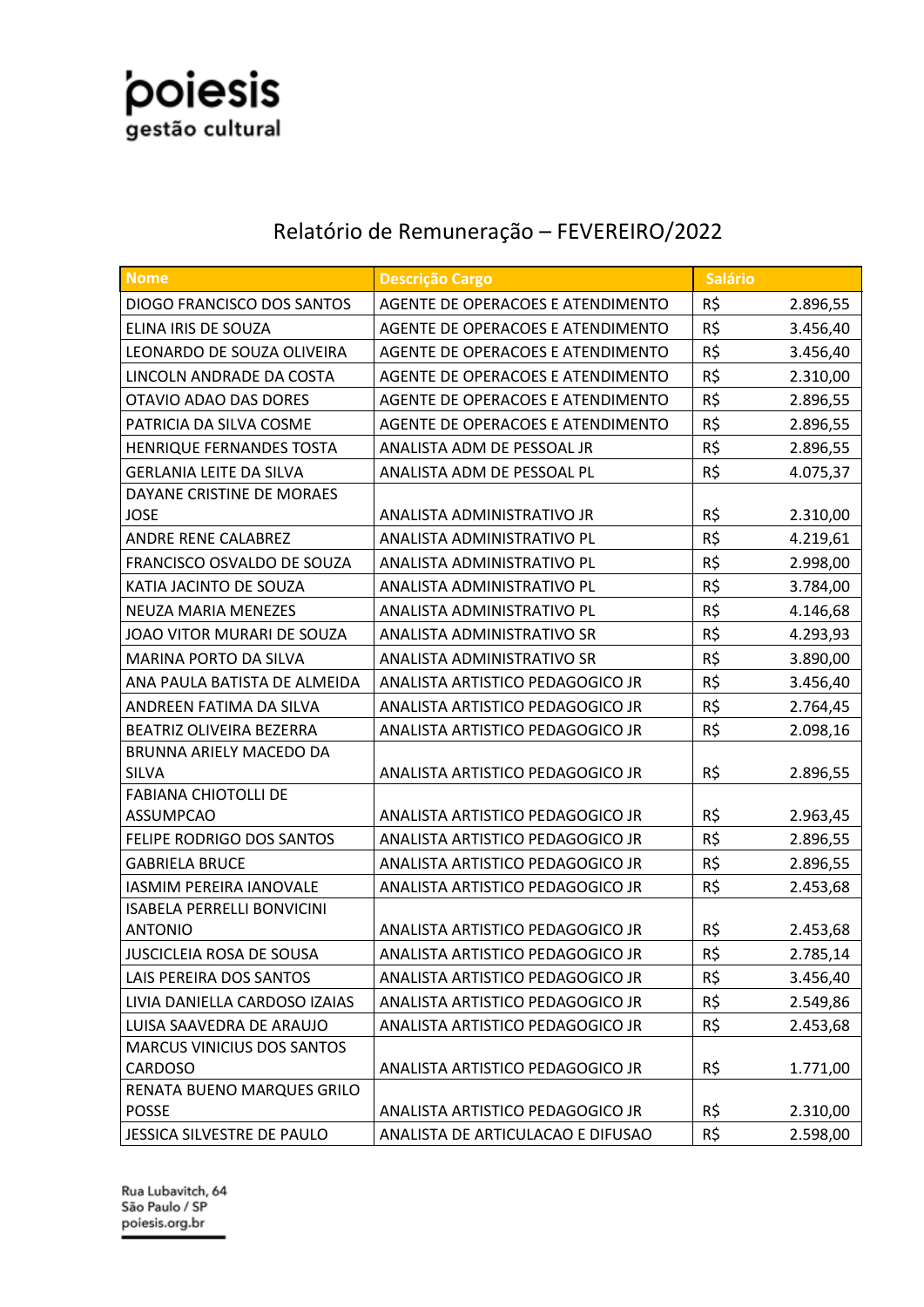| NATHALY APARECIDA MARQUES                   |                                      |     |          |
|---------------------------------------------|--------------------------------------|-----|----------|
| <b>LOBATO DAROS</b>                         | ANALISTA DE ARTICULACAO E DIFUSAO    | R\$ | 2.310,00 |
| ANA LETICIA DA CRUZ GOMES                   | ANALISTA DE ARTICULACAO E DIFUSAO JR | R\$ | 2.310,00 |
| <b>CHARLENE MARIA DA SILVA</b>              | ANALISTA DE ARTICULACAO E DIFUSAO JR | R\$ | 2.896,55 |
| <b>GUILHERME VONA TELES</b>                 | ANALISTA DE ARTICULACAO E DIFUSAO JR | R\$ | 2.310,00 |
| OSVALDO JOSE DE LIMA SILVA                  | ANALISTA DE ARTICULACAO E DIFUSAO JR | R\$ | 3.456,40 |
| <b>TATIANE DE SA DOS SANTOS</b>             | ANALISTA DE ARTICULAÇÃO PL           | R\$ | 3.309,31 |
| <b>CLAUDIA SILVEIRA ONORATO</b>             | ANALISTA DE BIBLIOTECA JR            | R\$ | 2.549,86 |
| <b>GUILHERME LENIN CAMARGO</b>              |                                      |     |          |
| CRUZ                                        | ANALISTA DE BIBLIOTECA JR            | R\$ | 1.149,45 |
| <b>JULIANA MONTEIRO DOS SANTOS</b>          | ANALISTA DE BIBLIOTECA JR            | R\$ | 2.549,86 |
| <b>MARIA JOSE COELHO</b>                    | ANALISTA DE BIBLIOTECA JR            | R\$ | 3.363,79 |
| MAYARA CRISTINA BEZIAN CORTES               | ANALISTA DE BIBLIOTECA JR            | R\$ | 2.549,86 |
| SUZANA LOURENCO DE ARAUJO                   | ANALISTA DE BIBLIOTECA JR            | R\$ | 2.310,00 |
| <b>TELMA DOS SANTOS</b>                     | ANALISTA DE BIBLIOTECA JR            | R\$ |          |
| <b>THAIS ROSA SOARES CORREIA</b>            | ANALISTA DE BIBLIOTECA JR            | R\$ | 2.549,86 |
| ADRIANA KAREN BRANDAO DOS                   |                                      |     |          |
| SANTOS                                      | ANALISTA DE COMUNICACAO JR           | R\$ | 3.176,00 |
| <b>BRUNO NASCIMENTO OTERO</b>               | ANALISTA DE COMUNICACAO JR           | R\$ | 2.785,14 |
| MARIANA DOS SANTOS LIMA                     | ANALISTA DE COMUNICACAO JR           | R\$ | 2.310,00 |
| <b>RAQUEL BORGES PORTO</b>                  | ANALISTA DE COMUNICACAO JR           | R\$ | 2.310,00 |
| <b>JARIZA RUGIANO</b>                       | ANALISTA DE COMUNICACAO PL           | R\$ | 3.509,57 |
| FERNANDA CESAR MOLINA                       | ANALISTA DE CONTRATOS PL             | R\$ | 4.899,22 |
| <b>GUSTAVO ROBERTO DA SILVA</b>             | ANALISTA DE CONTROLADORIA PL         | R\$ | 5.184,60 |
| <b>FABIANO DE OLIVEIRA PEREIRA</b>          | ANALISTA DE PATRIMONIO PL            | R\$ | 5.214,80 |
| VALDECIR ARAUJO DE SOUZA                    | ANALISTA DE PRODUCAO JR              | R\$ | 3.541,36 |
| <b>GERSON DE OLIVEIRA JUNIOR</b>            | ANALISTA DE PROGRAMACAO CULTURAL JR  | R\$ | 3.456,40 |
| KATTY LORRANE SILVA DE                      |                                      |     |          |
| <b>ALMEIDA</b>                              | ANALISTA FINANCEIRO JR               | R\$ | 2.310,00 |
| FERNANDA PIASENTIN MELLO<br><b>CASTELLA</b> | ANALISTA FINANCEIRO PL               | R\$ |          |
| ADRIANA PEREIRA DA PAIXAO                   | ARTE EDUCADOR                        | R\$ | 4.913,24 |
| <b>ADRIANO LIMA MATOS</b>                   | ARTE EDUCADOR                        | R\$ | 1.768,62 |
| <b>AGATA CERGOLE</b>                        | <b>ARTE EDUCADOR</b>                 | R\$ | 4.186,06 |
| <b>AGATHA PEREIRA</b>                       | <b>ARTE EDUCADOR</b>                 | R\$ | 4.470,68 |
|                                             |                                      |     | 3.459,46 |
| ALEX SANDRO MOLETTA                         | ARTE EDUCADOR                        | R\$ | 4.667,19 |
| ALICE VIEIRA DE ANDRADE                     | <b>ARTE EDUCADOR</b>                 | R\$ | 3.131,78 |
| ALLAN APPARECIDO AMARO                      | ARTE EDUCADOR                        | R\$ | 3.770,02 |
| AMANDA YUMI YAMADA<br>ANA MARTA OLIVEIRA DO | ARTE EDUCADOR                        | R\$ | 4.274,17 |
| <b>NASCIMENTO</b>                           | <b>ARTE EDUCADOR</b>                 | R\$ | 2.823,86 |
|                                             |                                      |     |          |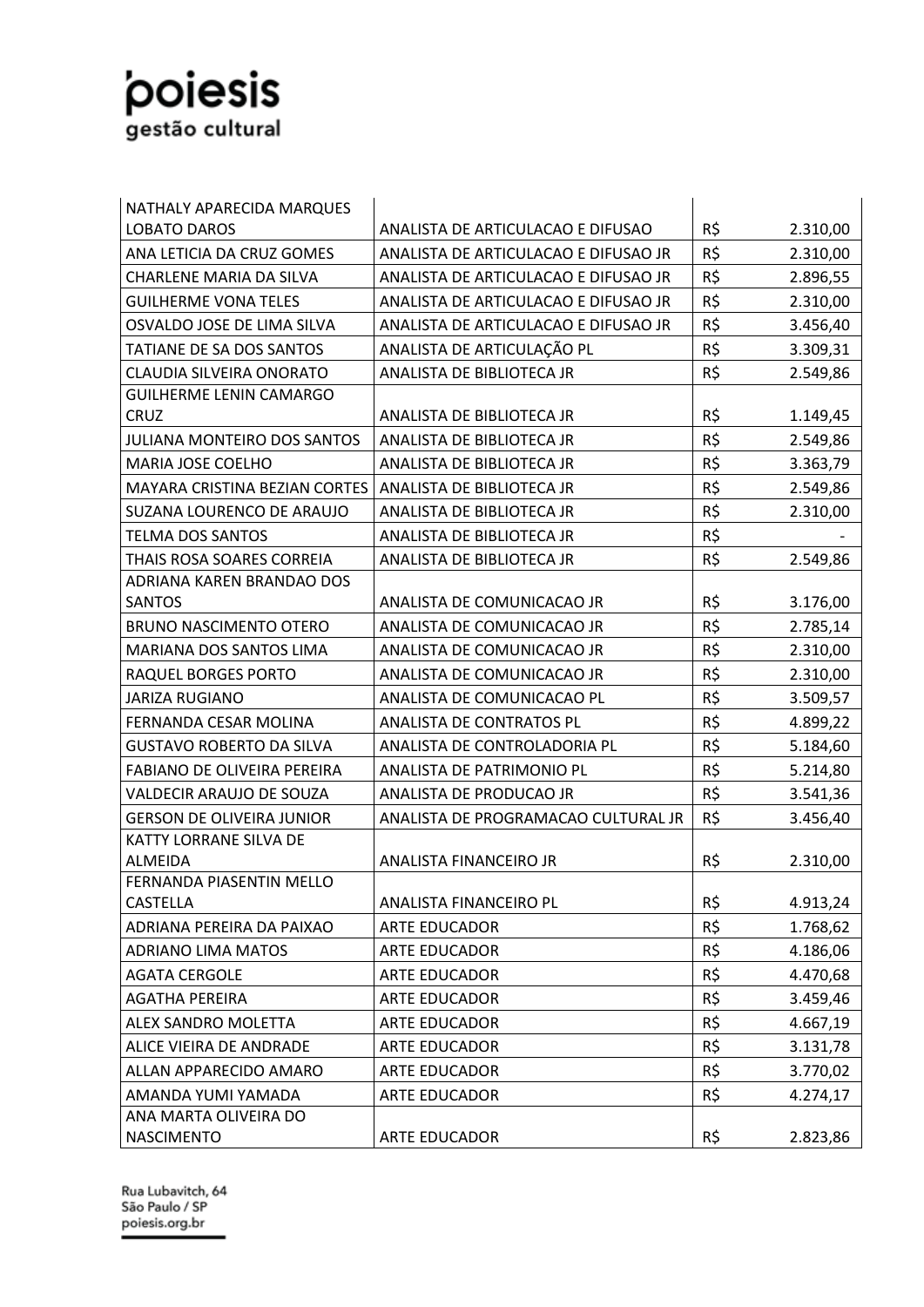| ANDERSON GONCALVES BARBOSA                              |                      |     |          |
|---------------------------------------------------------|----------------------|-----|----------|
| <b>DA SILVA</b>                                         | <b>ARTE EDUCADOR</b> | R\$ | 4.716,32 |
| ANDERSON WILLIAM FERREIRA                               |                      |     |          |
| <b>TAVARES</b>                                          | <b>ARTE EDUCADOR</b> | R\$ | 6.932,99 |
| ANDRE LUIZ MARTINEZ SANT                                |                      |     |          |
| <b>ANNA</b>                                             | <b>ARTE EDUCADOR</b> | R\$ | 4.274,17 |
| ANTONIA JOSILANDIA LOPES                                |                      |     |          |
| <b>MATOS</b>                                            | ARTE EDUCADOR        | R\$ | 3.743,07 |
| <b>ANTONIO CARLOS DA SILVA</b>                          |                      |     |          |
| <b>SANTOS</b>                                           | <b>ARTE EDUCADOR</b> | R\$ | 2.620,36 |
| ANTONIO CLEYDSON DA SILVA                               |                      |     |          |
| <b>CATARINA</b>                                         | <b>ARTE EDUCADOR</b> | R\$ | 2.067,33 |
| BEATRIZ EVRARD PENTEADO DE                              |                      |     |          |
| <b>CASTRO</b>                                           | <b>ARTE EDUCADOR</b> | R\$ | 3.021,88 |
| BEATRIZ WOELTJE SCHMIDT                                 | <b>ARTE EDUCADOR</b> | R\$ | 3.488,11 |
| BRUNO RAFAEL DE SOUZA DE                                |                      | R\$ |          |
| <b>OLIVEIRA</b>                                         | <b>ARTE EDUCADOR</b> |     | 2.947,70 |
| CAIO MARINHO MAIMONE                                    | <b>ARTE EDUCADOR</b> | R\$ | 4.483,04 |
| CAIO SERGIO DE CASTRO ARMADA<br><b>FLORET FRANZOLIN</b> | <b>ARTE EDUCADOR</b> | R\$ | 2.460,43 |
|                                                         |                      | R\$ |          |
| <b>CAROLINA CAMARGO DUARTE</b>                          | <b>ARTE EDUCADOR</b> |     | 4.802,85 |
| CAROLINA NAGAYOSHI NOGUEIRA                             | <b>ARTE EDUCADOR</b> | R\$ | 4.106,77 |
| CLAUDIA FELISBERTO DA SILVA                             | <b>ARTE EDUCADOR</b> | R\$ | 4.618,06 |
| <b>CLEIA BARBOSA VARGES</b>                             | <b>ARTE EDUCADOR</b> | R\$ | 2.373,60 |
| CLEIDE MARIANO DA SILVA                                 | <b>ARTE EDUCADOR</b> | R\$ | 3.832,01 |
| CLODOALDO ALMEIDA DA SILVA                              | <b>ARTE EDUCADOR</b> | R\$ | 3.488,11 |
| <b>CRISTIANO GLASS</b>                                  | <b>ARTE EDUCADOR</b> | R\$ | 3.765,29 |
| CYNTHIA CORDEIRO CHALEGRE                               | <b>ARTE EDUCADOR</b> | R\$ | 3.027,83 |
| DANIELA VIEIRA DE SOUZA                                 | <b>ARTE EDUCADOR</b> | R\$ | 3.705,26 |
| DANIELLA DANTAS DE AQUINO                               |                      |     |          |
| <b>FERLICOT</b>                                         | <b>ARTE EDUCADOR</b> | R\$ | 3.053,15 |
| DANILA HELLEN MELONI                                    | ARTE EDUCADOR        | R\$ | 3.099,29 |
| <b>DANILO FABIANI PERES</b>                             | <b>ARTE EDUCADOR</b> | R\$ | 3.896,92 |
| DIEGO ISSA CAVALCANTE                                   |                      |     |          |
| URBANEJA                                                | ARTE EDUCADOR        | R\$ | 3.488,11 |
| DIONATAN CARDOSO ARAUJO                                 | <b>ARTE EDUCADOR</b> | R\$ | 4.863,71 |
| DJALMA HENRIQUE FERNANDES                               |                      |     |          |
| <b>MOURA</b>                                            | ARTE EDUCADOR        | R\$ | 3.601,00 |
| DONIZETE DE SOUZA LIMA                                  | ARTE EDUCADOR        | R\$ | 6.288,43 |
| EDUARDO AMADO PADOVAN                                   | <b>ARTE EDUCADOR</b> | R\$ | 4.274,17 |
| ELIANE WEINFURTER DOS SANTOS                            | ARTE EDUCADOR        | R\$ | 4.121,35 |
| ELSA DEL CARMEN WOLF HOHLE                              | ARTE EDUCADOR        | R\$ | 3.857,34 |
| ERICH TEIXEIRA SANT ANA                                 | <b>ARTE EDUCADOR</b> | R\$ |          |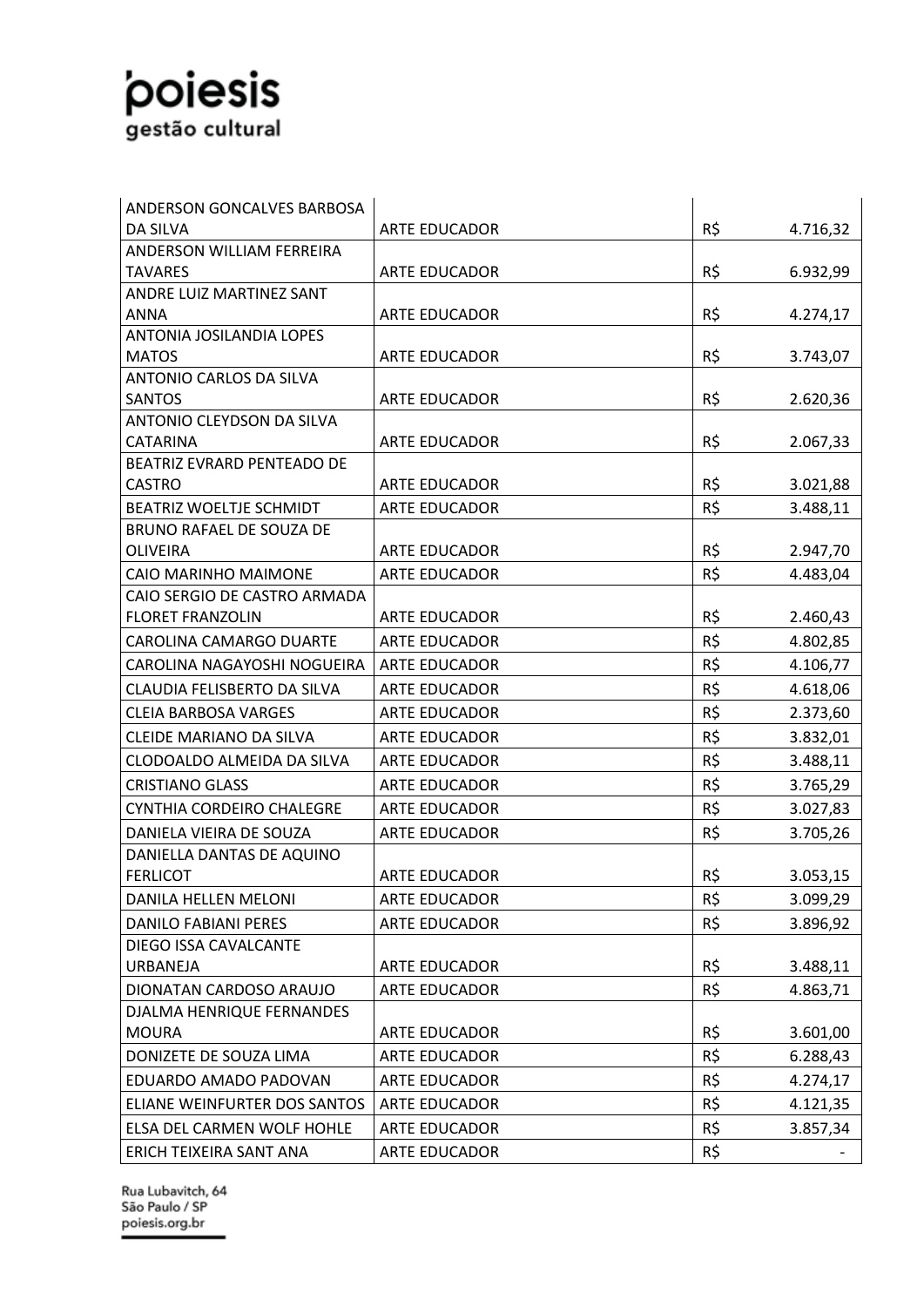| <b>EVERTON ALVES DA SILVA</b>      | <b>ARTE EDUCADOR</b> | R\$ | 4.468,20 |
|------------------------------------|----------------------|-----|----------|
| <b>FABIO MONTEIRO PEREIRA</b>      | <b>ARTE EDUCADOR</b> | R\$ | 2.358,16 |
| <b>FLAVIO VESPERO</b>              | <b>ARTE EDUCADOR</b> | R\$ | 4.274,17 |
| <b>GABRIEL ALVES DE SOUZA</b>      |                      |     |          |
| <b>MOURAO</b>                      | <b>ARTE EDUCADOR</b> | R\$ | 4.818,51 |
| <b>GIULIA TATEISHI DESTRO</b>      | ARTE EDUCADOR        | R\$ | 3.095,37 |
| <b>GUSTAVO ARANTES DE SOUZA</b>    |                      |     |          |
| <b>LIMA</b>                        | ARTE EDUCADOR        | R\$ | 3.081,98 |
| <b>HEMON VIEIRA</b>                | <b>ARTE EDUCADOR</b> | R\$ | 2.305,60 |
| HENRIQUE RAMOS AVILLA              | <b>ARTE EDUCADOR</b> | R\$ | 5.453,25 |
| <b>ICARO RODRIGUES DA ROCHA</b>    | <b>ARTE EDUCADOR</b> | R\$ | 3.146,06 |
| <b>IVO THADEU BATISTA DE</b>       |                      |     |          |
| <b>ALCANTARA</b>                   | <b>ARTE EDUCADOR</b> | R\$ | 3.291,60 |
| <b>JARDELIO SANTOS ALVES</b>       | <b>ARTE EDUCADOR</b> | R\$ | 3.411,05 |
| JENNIFER APARECIDA DIAS            | <b>ARTE EDUCADOR</b> | R\$ | 4.509,00 |
| JOAO GUILHERME DE SOUZA            |                      |     |          |
| <b>BORANGA</b>                     | ARTE EDUCADOR        | R\$ | 3.438,98 |
| JONAS SANT ANNA SILVA JUNIOR       | ARTE EDUCADOR        | R\$ | 4.040,81 |
| JOSE CARLOS BARBOSA DA SILVA       | <b>ARTE EDUCADOR</b> | R\$ | 3.832,01 |
| <b>JOSE CARLOS DOS SANTOS</b>      | <b>ARTE EDUCADOR</b> | R\$ | 3.832,01 |
| KARINE DE CARVALHO AMARO           | <b>ARTE EDUCADOR</b> | R\$ | 4.801,69 |
| LAERTE DE SOUZA RODRIGUES          | <b>ARTE EDUCADOR</b> | R\$ | 3.116,11 |
| LEONARDO CESAR PEREIRA             |                      |     |          |
| <b>ACEVEDO</b>                     | <b>ARTE EDUCADOR</b> | R\$ | 4.716,32 |
| LETICIA MUNHOZ SANTOS              | ARTE EDUCADOR        | R\$ | 6.386,68 |
| LILIAN CRISTINA DA SILVA           | <b>ARTE EDUCADOR</b> | R\$ | 3.089,97 |
| LIVIA GOLDZVAIG BERNARDO           | <b>ARTE EDUCADOR</b> | R\$ | 5.256,73 |
| LUCAS DE LIMA VITORINO             | <b>ARTE EDUCADOR</b> | R\$ | 3.832,01 |
| LUCAS LUIZ DA SILVA                | <b>ARTE EDUCADOR</b> | R\$ | 3.488,11 |
| LUCIA VERONICA BLASINA MIGUEZ      | <b>ARTE EDUCADOR</b> | R\$ | 2.912,45 |
| LUIS CLAUDIO STELZER               | ARTE EDUCADOR        | R\$ | 3.669,89 |
| LUIZ AUGUSTO DOS SANTOS            | ARTE EDUCADOR        | R\$ | 3.692,38 |
| LUIZ FELIPE GALVAO MARTINS         | ARTE EDUCADOR        | R\$ | 4.470,68 |
| LYZ GABRIELA PRADO RISCADO         | ARTE EDUCADOR        | R\$ | 2.161,65 |
| MARCELA DE SOUSA COSTA             | <b>ARTE EDUCADOR</b> | R\$ | 3.464,12 |
| MARCELINO DE MELO GADI             | <b>ARTE EDUCADOR</b> | R\$ | 3.224,37 |
| <b>MARCIO DE CASTRO</b>            | <b>ARTE EDUCADOR</b> | R\$ | 4.210,01 |
| MARCIO GREYK LIMA FERREIRA         | ARTE EDUCADOR        | R\$ | 5.486,63 |
| <b>MARCIO ROGERIO RODRIGUES DA</b> |                      |     |          |
| <b>SILVA</b>                       | ARTE EDUCADOR        | R\$ | 3.641,45 |
| MARIA CAROLINA SANTANA E           | ARTE EDUCADOR        | R\$ | 2.373,78 |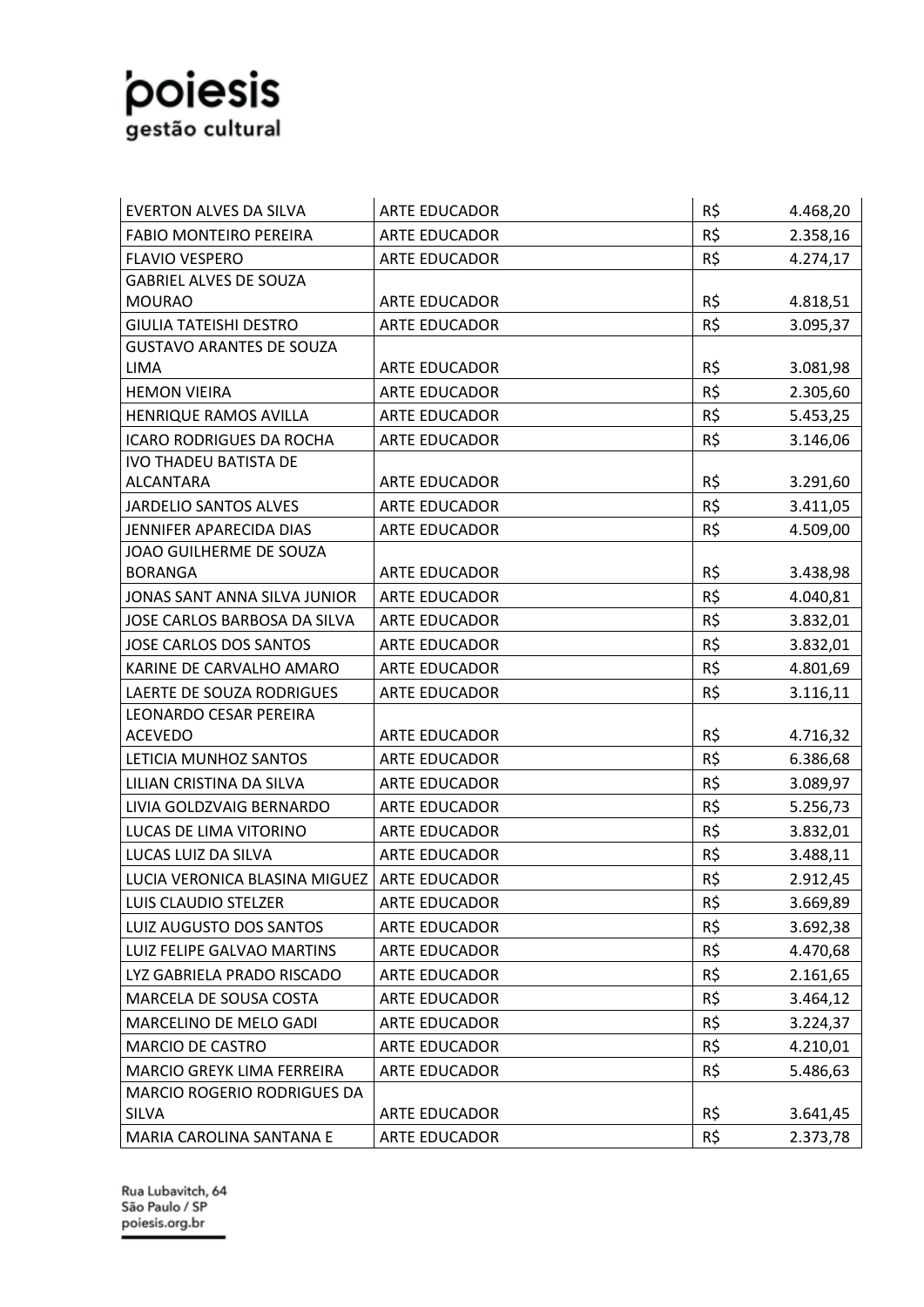| <b>SILVA</b>                                      |                      |     |          |
|---------------------------------------------------|----------------------|-----|----------|
| <b>MARIA LUIZA DE AVELAR</b>                      |                      |     |          |
| <b>FERREIRA</b>                                   | <b>ARTE EDUCADOR</b> | R\$ | 3.832,01 |
| <b>MARILIA MATTOS DE OLIVEIRA</b>                 | <b>ARTE EDUCADOR</b> | R\$ | 3.129,78 |
| <b>MARINA BERALDO BASTOS</b>                      | <b>ARTE EDUCADOR</b> | R\$ | 3.488,11 |
| <b>MATEUS VECHIA LEIVA</b>                        | <b>ARTE EDUCADOR</b> | R\$ | 3.053,05 |
| <b>MAURO RUY MARTORELLI</b>                       | <b>ARTE EDUCADOR</b> | R\$ | 2.251,63 |
| MELINA LIMA DE RESENDE                            | <b>ARTE EDUCADOR</b> | R\$ | 4.618,06 |
| MOYRA ISABELLE DE ALCANTARA                       |                      |     |          |
| <b>MADEIRA</b>                                    | <b>ARTE EDUCADOR</b> | R\$ | 821,14   |
| <b>NATALI PADOVANI</b>                            | <b>ARTE EDUCADOR</b> | R\$ | 3.488,11 |
| NATALIA DIAS DA MOTA SANTOS                       | <b>ARTE EDUCADOR</b> | R\$ | 2.161,65 |
| NATHALIA BONILHA BORZILO                          | <b>ARTE EDUCADOR</b> | R\$ | 5.897,86 |
| OSCAR APARECIDO DE CARVALHO                       |                      |     |          |
| <b>OKINO</b>                                      | <b>ARTE EDUCADOR</b> | R\$ | 4.455,61 |
| PRISCILA SANTOS MARTINS                           |                      |     |          |
| <b>MASSINGUE</b>                                  | <b>ARTE EDUCADOR</b> | R\$ | 6.180,11 |
| PRISCILA SILVA QUEIROZ CEVADA                     | <b>ARTE EDUCADOR</b> | R\$ | 3.577,04 |
| RAFAEL AUGUSTO NAPOLI                             | <b>ARTE EDUCADOR</b> | R\$ | 4.421,55 |
| RAFAEL FERNANDES DA SILVA                         | <b>ARTE EDUCADOR</b> | R\$ | 4.274,17 |
| RAFAEL HERMES MONDONI                             |                      |     |          |
| <b>MOREIRA</b>                                    | <b>ARTE EDUCADOR</b> | R\$ | 3.490,57 |
| RAFAEL MOUSINHO DA SILVA                          | <b>ARTE EDUCADOR</b> | R\$ | 2.690,69 |
| RAONI FELIPPE GARCIA                              | <b>ARTE EDUCADOR</b> | R\$ | 3.488,11 |
| <b>REGINA KUTKA</b>                               | <b>ARTE EDUCADOR</b> | R\$ | 3.488,11 |
| RICARDO ALESSANDRO DUTRA<br><b>GARCIA</b>         | <b>ARTE EDUCADOR</b> | R\$ | 4.470,68 |
| RICARDO HENRIQUE HIGINO                           | <b>ARTE EDUCADOR</b> | R\$ | 9.538,76 |
| RICARDO VINCENT PERITO                            | <b>ARTE EDUCADOR</b> |     |          |
|                                                   |                      | R\$ | 4.814,58 |
| ROBERTA DA SILVA SANTOS<br>ROBERTO DEODATO SEVERO | <b>ARTE EDUCADOR</b> | R\$ | 2.512,77 |
| NASCIMENTO DE JESUS                               | <b>ARTE EDUCADOR</b> | R\$ | 3.832,01 |
| RODRIGO DOS SANTOS                                | <b>ARTE EDUCADOR</b> | R\$ | 5.453,25 |
| RODRIGO MUNHOZ                                    | <b>ARTE EDUCADOR</b> | R\$ | 3.010,62 |
| ROMILDO ANTONIO LACERDA                           | <b>ARTE EDUCADOR</b> | R\$ | 3.488,11 |
| <b>ROSANA ANTUNES</b>                             | <b>ARTE EDUCADOR</b> | R\$ | 4.525,16 |
| ROSANGELA DE OLIVEIRA PEREIRA                     | <b>ARTE EDUCADOR</b> | R\$ | 3.831,58 |
| ROSEANE MARIA DA SILVA                            | <b>ARTE EDUCADOR</b> | R\$ | 4.470,68 |
| RULICLECIO DOS SANTOS                             |                      |     |          |
| MIRANDA LOURENCO                                  | <b>ARTE EDUCADOR</b> | R\$ | 5.404,12 |
| SANDRA REGINA FACIOLI PESTANA                     | ARTE EDUCADOR        | R\$ | 3.042,98 |
| SANDRA REGINA SANTANA                             | <b>ARTE EDUCADOR</b> | R\$ | 4.077,65 |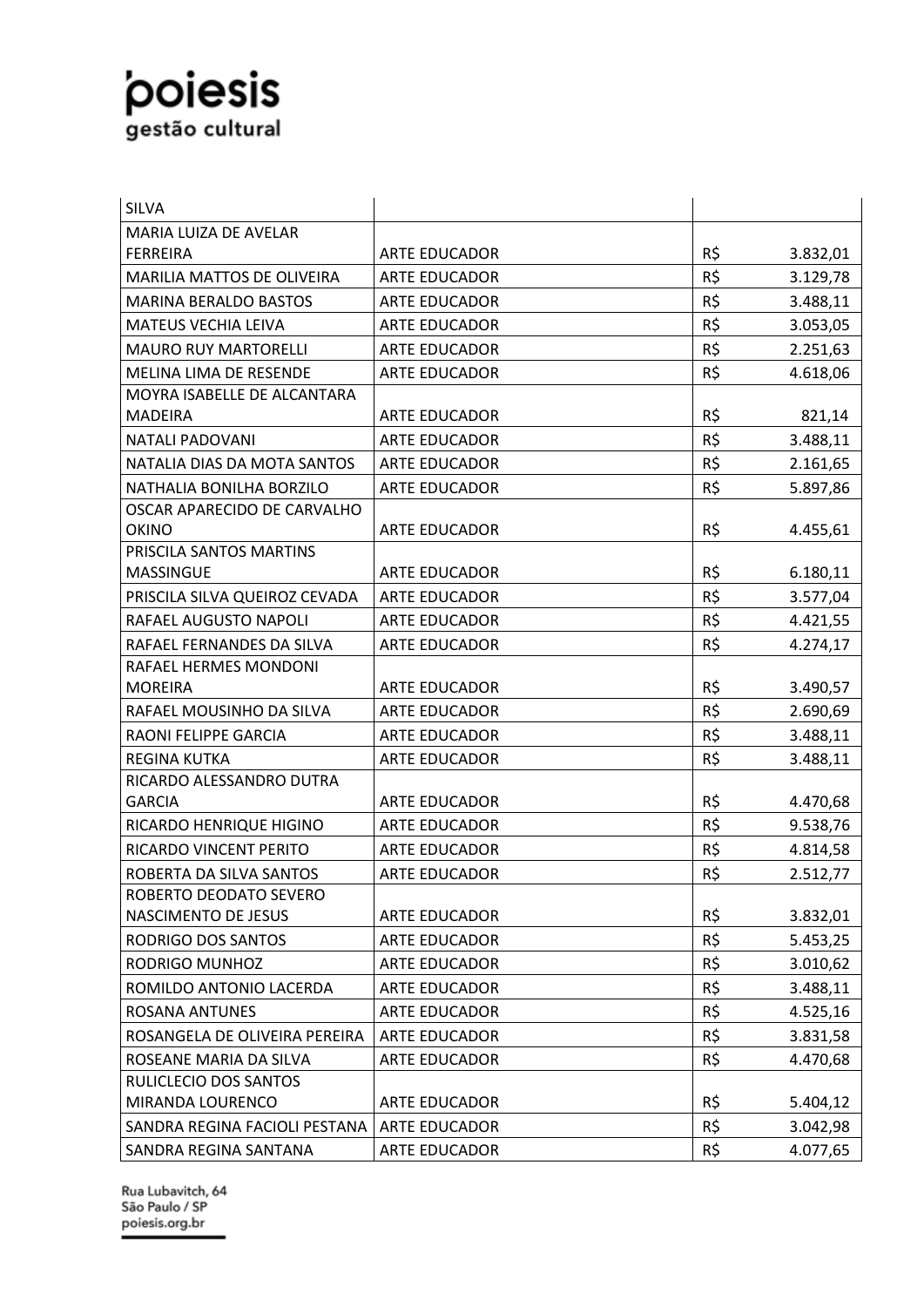| TAMIRES DE LIMA SILVA                                   | <b>ARTE EDUCADOR</b>                | R\$ | 2.878,44             |
|---------------------------------------------------------|-------------------------------------|-----|----------------------|
| <b>THAIS CAMARGO DUARTE</b>                             | <b>ARTE EDUCADOR</b>                | R\$ | 4.126,78             |
| THALITA FRANCA NOGUEIRA SILVA                           | <b>ARTE EDUCADOR</b>                | R\$ | 4.126,78             |
| <b>VERONICA DE FATIMA SANTOS</b>                        | ARTE EDUCADOR                       | R\$ | 3.832,01             |
| <b>VERONICA SILVA PEREIRA</b>                           | <b>ARTE EDUCADOR</b>                | R\$ | 3.930,27             |
| <b>VICTOR PIRES DE SOUSA</b>                            | <b>ARTE EDUCADOR</b>                | R\$ | 3.022,54             |
| <b>VINICIOS SILVA COSTA</b>                             | <b>ARTE EDUCADOR</b>                | R\$ | 4.223,42             |
| <b>VINICIUS SILVESTRE MOTTA</b>                         | <b>ARTE EDUCADOR</b>                | R\$ | 1.853,20             |
| VITOR ALEXANDER LEMOS DOS                               |                                     |     |                      |
| SANTOS                                                  | ARTE EDUCADOR                       | R\$ | 5.354,01             |
| WAGNER DA SILVA MARINHO                                 | <b>ARTE EDUCADOR</b>                | R\$ | 3.079,47             |
| <b>WALLACE SOARES DE ANDRADE</b>                        | ARTE EDUCADOR                       | R\$ | 3.488,11             |
| <b>WILSON ROBERTO RODRIGO</b>                           |                                     |     |                      |
| <b>GUILHERME</b>                                        | <b>ARTE EDUCADOR</b>                | R\$ | 4.618,06             |
| ZIRMALEI DE JESUS RIBEIRO                               | <b>ARTE EDUCADOR</b>                | R\$ | 5.600,63             |
| KEMIE CAROLINA MAKIYAMA                                 | ASSESSOR DE DESENVOLVIMENTO E       |     |                      |
| <b>GUERRA</b>                                           | <b>IMPLANTACAO DE PROJETOS</b>      | R\$ | 18.000,00            |
| MARIA IZABEL CASANOVAS MORA                             | ASSESSOR TECNICO DE DIRETORIA       | R\$ | 20.609,85            |
| <b>BRUNA CUSTODIO FERRO DE</b><br>CARVALHO              | ASSISTENTE ADMINISTRACAO DE PESSOAL | R\$ | 1.423,20             |
| ADRIANA MUNIZ DA CRUZ                                   | ASSISTENTE ADMINISTRATIVO           | R\$ | 2.316,68             |
| ALICE CARVALHO DE ALMEIDA                               | ASSISTENTE ADMINISTRATIVO           | R\$ | 1.889,65             |
| ANGELA DE SOUSA ROMUALDO                                | ASSISTENTE ADMINISTRATIVO           | R\$ |                      |
| ANGELA RODRIGUES DA SILVA                               | ASSISTENTE ADMINISTRATIVO           | R\$ | 1.963,73<br>2.227,58 |
| <b>CARLA SILVA DOS SANTOS</b>                           | <b>ASSISTENTE ADMINISTRATIVO</b>    | R\$ | 2.316,68             |
| <b>CLEINIRA DOS SANTOS LEITE</b>                        | ASSISTENTE ADMINISTRATIVO           | R\$ |                      |
| <b>CONCEICAO APARECIDA ALCIDES</b>                      | <b>ASSISTENTE ADMINISTRATIVO</b>    | R\$ | 1.779,00             |
|                                                         |                                     | R\$ | 2.227,58             |
| <b>DENIS DE OLIVEIRA</b>                                | ASSISTENTE ADMINISTRATIVO           |     | 2.699,98             |
| ELIS MARA SILVA OLIVEIRA<br>FERNANDA APARECIDA SILVA DA | ASSISTENTE ADMINISTRATIVO           | R\$ | 1.779,00             |
| <b>CONCEICAO</b>                                        | ASSISTENTE ADMINISTRATIVO           | R\$ | 2.764,45             |
| KARINA DO NASCIMENTO CHAGAS                             |                                     |     |                      |
| SONTACHI                                                | ASSISTENTE ADMINISTRATIVO           | R\$ | 2.370,20             |
| LIDIA FERNANDA CARDINALLI                               | ASSISTENTE ADMINISTRATIVO           | R\$ | 2.227,58             |
| MARIA MILENE DE SOUSA                                   | ASSISTENTE ADMINISTRATIVO           | R\$ | 2.764,45             |
| <b>MAURICIO VICENTE PANTA LEAO</b>                      | ASSISTENTE ADMINISTRATIVO           | R\$ | 2.409,77             |
| NAOMI ARAUJO IHA                                        | ASSISTENTE ADMINISTRATIVO           | R\$ | 1.779,00             |
| NATHALIA DA COSTA TRINDADE                              | ASSISTENTE ADMINISTRATIVO           | R\$ | 2.227,58             |
| TATIANE MOREIRA BIANCHINI                               | ASSISTENTE ADMINISTRATIVO           | R\$ | 2.764,45             |
| <b>CLAUER BUENO GASQUES</b>                             | <b>ASSISTENTE DE ARQUIVO</b>        | R\$ | 2.764,45             |
| FATIMA MARIA BARROS SOUSA                               | ASSISTENTE DE ARTICULACAO E DIFUSAO | R\$ | 2.764,45             |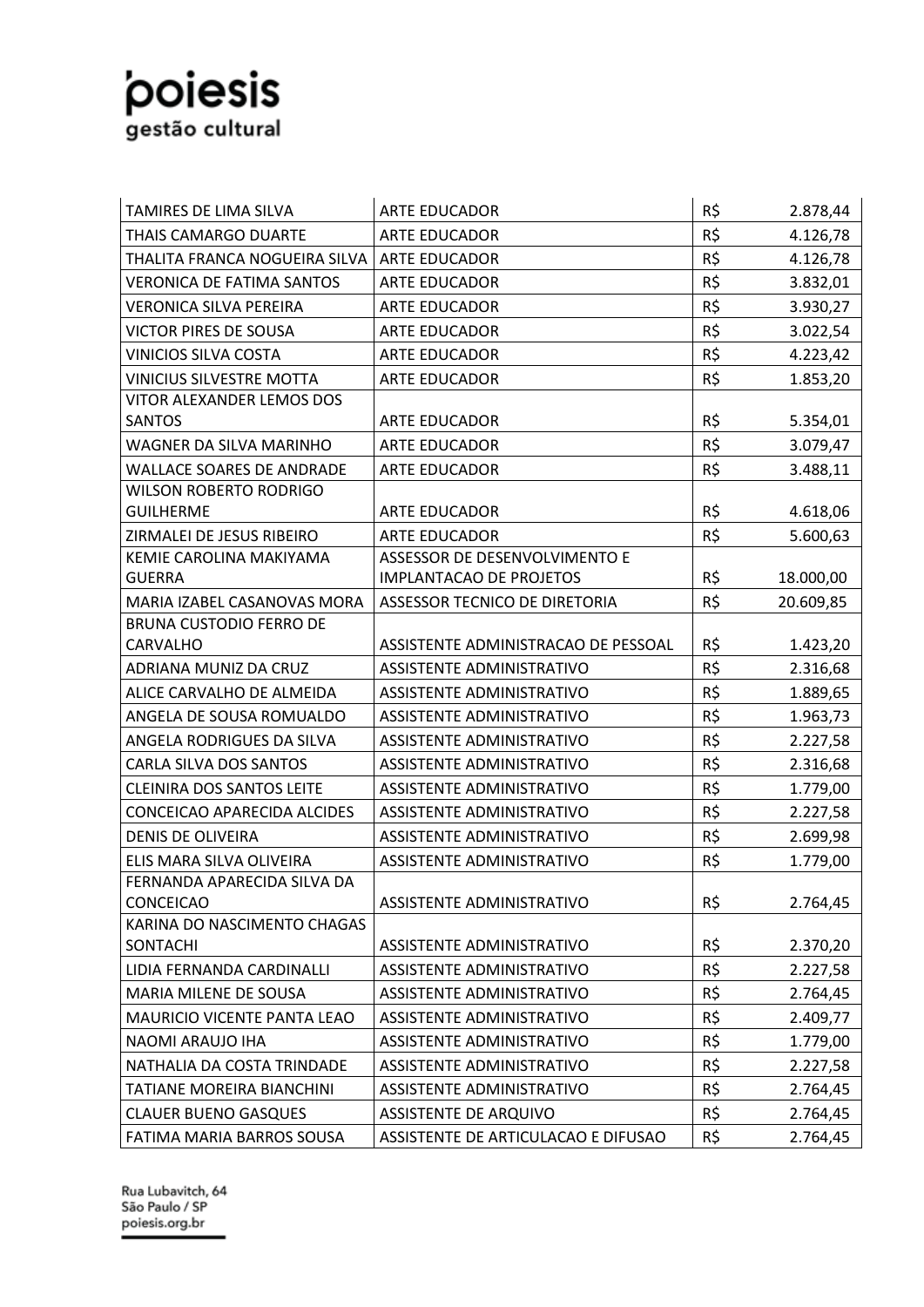

| <b>GERALDA APARECIDA LEFER SILVA</b> | ASSISTENTE DE ARTICULACAO E DIFUSAO                         | R\$ | 2.764,45 |
|--------------------------------------|-------------------------------------------------------------|-----|----------|
| <b>JULIANO SENA SOARES SANTOS</b>    | ASSISTENTE DE ARTICULACAO E DIFUSAO                         | R\$ | 2.227,58 |
| SELMA DA SILVA NASCIMENTO            | ASSISTENTE DE ARTICULACAO E DIFUSAO                         | R\$ | 2.212,19 |
| <b>TAIS ARAUJO MARQUES</b>           | ASSISTENTE DE ARTICULACAO E DIFUSAO                         | R\$ | 1.779,00 |
| THAIS CARVALHO DE TOLEDO             |                                                             |     |          |
| SOARES                               | ASSISTENTE DE ARTICULACAO E DIFUSAO                         | R\$ | 1.779,00 |
| <b>FERNANDA OLIVEIRA</b>             | ASSISTENTE DE ARTICULACAO E PRODUCAO                        | R\$ | 2.896,55 |
| <b>BRUNA CORDEIROS LIRA</b>          | <b>ASSISTENTE DE BIBLIOTECA</b>                             | R\$ | 440,92   |
| <b>CLEYZILENE DA SILVA BATISTA</b>   | <b>ASSISTENTE DE BIBLIOTECA</b>                             | R\$ | 1.963,73 |
| <b>GABRIELA DE MACEDO FERREIRA</b>   |                                                             |     |          |
| ALMEIDA                              | ASSISTENTE DE BIBLIOTECA                                    | R\$ | 1.963,73 |
| INGRID LOPES DE SOUZA                | ASSISTENTE DE BIBLIOTECA                                    | R\$ | 1.963,73 |
| NATHALIA RACT DA SILVA               | <b>ASSISTENTE DE BIBLIOTECA</b>                             | R\$ | 1.779,00 |
| THAYNA DE ARAUJO CARVALHO            | <b>ASSISTENTE DE BIBLIOTECA</b>                             | R\$ | 1.963,73 |
| YURI MARTINS DE OLIVEIRA             | <b>ASSISTENTE DE BIBLIOTECA</b>                             | R\$ | 1.963,73 |
| WALKYRIA CANDIDO DA SILVA            |                                                             |     |          |
| <b>BORETTO</b>                       | <b>ASSISTENTE DE DIRETORIA</b>                              | R\$ | 7.248,38 |
| <b>JOSE CARLOS BRASSIOLI</b>         | ASSISTENTE DE GERENCIA DE FABRICAS                          | R\$ | 5.880,77 |
|                                      | ASSISTENTE DE GERENTE ARTISTICO                             |     |          |
| <b>JANAINA MAGALHAES</b>             | <b>PEDAGOGICO</b>                                           | R\$ | 5.880,77 |
| PABLO DIEGO DE ARARIPE               | <b>ASSISTENTE DE GERENTE ARTISTICO</b><br><b>PEDAGOGICO</b> | R\$ | 4.928,23 |
|                                      | ASSISTENTE DE GERENTE DE ARTICULACAO                        |     |          |
| <b>JULIA MARIA CARRO</b>             | E DIFUSAO                                                   | R\$ | 5.444,72 |
| <b>CLODOALDO DE JESUS SILVA</b>      | ASSISTENTE DE MANUTENCAO PREDIAL                            | R\$ | 1.963,73 |
| <b>DOUGLAS DOS SANTOS</b>            | ASSISTENTE DE MANUTENCAO PREDIAL                            | R\$ | 1.779,00 |
| FABIANO SOUZA DA ANUNCIACAO          | ASSISTENTE DE MARKETING                                     | R\$ | 2.764,45 |
| <b>MARCIO HARLEY KUROSSU</b>         | ASSISTENTE DE MUSEOLOGIA                                    | R\$ | 2.227,58 |
| MONICA TORTORETTE COSTA              | ASSISTENTE DE PROGRAMACAO CULTURAL                          | R\$ | 1.779,00 |
| <b>CELIA REGINA DOS SANTOS</b>       |                                                             |     |          |
| MALAQUIAS                            | ASSISTENTE TECNICO ADMINISTRATIVO                           | R\$ | 3.227,42 |
| <b>AGHATA ALINE SANTOS JESUS</b>     | ASSISTENTE TECNICO DE SOM E LUZ                             | R\$ | 1.889,65 |
| DIEGO NUNES PEREIRA DA SILVA         | ASSISTENTE TECNICO DE SOM E LUZ                             | R\$ | 1.963,73 |
| FRANCISCO MOURA BERLANGA             | ASSISTENTE TECNICO DE SOM E LUZ                             | R\$ | 1.889,65 |
| <b>GABRIEL BOCUZZI CRISPIN DOS</b>   |                                                             |     |          |
| <b>SANTOS</b>                        | ASSISTENTE TECNICO DE SOM E LUZ                             | R\$ | 1.889,65 |
| <b>GABRIEL NOBRE CANDIDO</b>         | ASSISTENTE TECNICO DE SOM E LUZ                             | R\$ | 1.889,66 |
| HEMERSOM DA SILVA ISIDRO             | ASSISTENTE TECNICO DE SOM E LUZ                             | R\$ | 2.429,45 |
| RAFAEL OTAVIANO DA SILVA             | ASSISTENTE TECNICO DE SOM E LUZ                             | R\$ | 2.316,68 |
| TIAGO LIMA DA SILVA                  | ASSISTENTE TECNICO DE SOM E LUZ                             | R\$ | 2.370,20 |
| WESLLEY DE JESUS ARAUJO              | ASSISTENTE TECNICO DE SOM E LUZ                             | R\$ | 1.963,73 |
| ALISON FELIPE RAZERA DOS             | AUXILIAR ADMINISTRATIVO                                     | R\$ | 1.517,10 |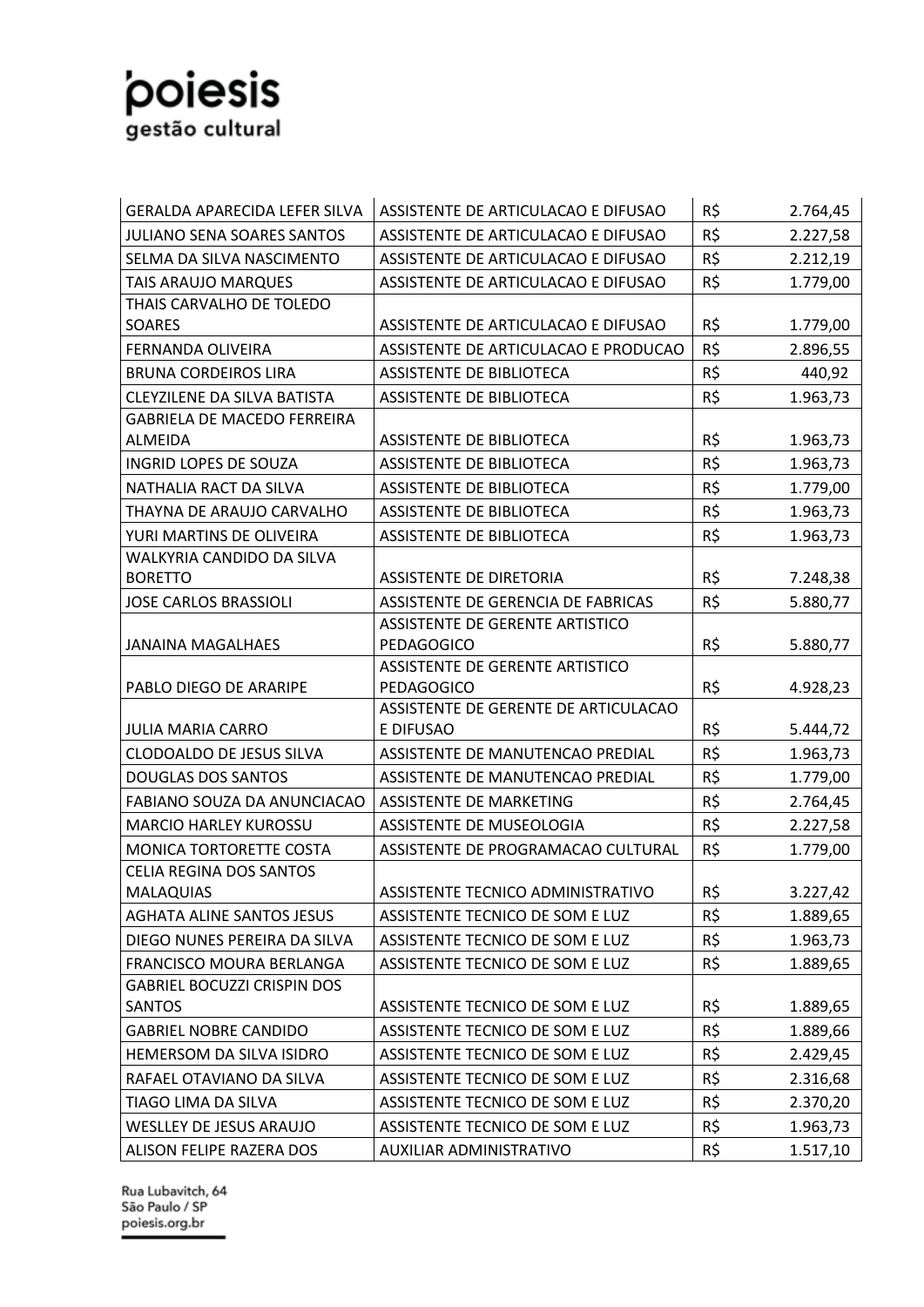| SANTOS                             |                                |     |          |
|------------------------------------|--------------------------------|-----|----------|
| DAYANE DOS SANTOS TEIXEIRA         | AUXILIAR ADMINISTRATIVO        | R\$ | 2.212,22 |
| <b>MARIANE BARROS</b>              | AUXILIAR ADMINISTRATIVO        | R\$ | 1.457,06 |
| MARIA EDINAR DE OLIVEIRA           |                                |     |          |
| <b>IBIAPINO</b>                    | AUXILIAR DE ATENDIMENTO        | R\$ | 1.793,03 |
| ALBERTO APARECIDO LIMA DOS         |                                |     |          |
| <b>SANTOS</b>                      | AUXILIAR DE LEITURA E PESQUISA | R\$ | 1.592,94 |
| ALCYNANDA JULLY MUNIZ DE           |                                |     |          |
| <b>ARAUJO</b>                      | AUXILIAR DE LEITURA E PESQUISA | R\$ | 38,32    |
| ANNA CAROLINE DA SILVA MOTA        | AUXILIAR DE LEITURA E PESQUISA | R\$ | 1.149,62 |
| ARTHUR VIEIRA DE OLIVEIRA          | AUXILIAR DE LEITURA E PESQUISA | R\$ | 1.149,45 |
| <b>CAUE VICTOR ZUCHI RODRIGUES</b> | AUXILIAR DE LEITURA E PESQUISA | R\$ | 1.517,10 |
| <b>CLEITON SOUZA DA SILVA</b>      | AUXILIAR DE LEITURA E PESQUISA | R\$ | 1.171,73 |
| DENER VINICIUS DA SILVA COSTA      | AUXILIAR DE LEITURA E PESQUISA | R\$ | 1.149,45 |
| DOUGLAS DA SILVA JESUS             | AUXILIAR DE LEITURA E PESQUISA | R\$ | 1.769,44 |
| <b>ELOA SILVA</b>                  | AUXILIAR DE LEITURA E PESQUISA | R\$ | 1.171,73 |
| <b>GABRIEL GARCIA NUNES FLORES</b> | AUXILIAR DE LEITURA E PESQUISA | R\$ | 1.171,73 |
| <b>HARRISSON RAMOS DOS SANTOS</b>  | AUXILIAR DE LEITURA E PESQUISA | R\$ | 1.517,10 |
| <b>ISABELA RODRIGUES SILVA</b>     | AUXILIAR DE LEITURA E PESQUISA | R\$ | 1.149,45 |
| <b>ISRAEL OLIVEIRA RAMOS</b>       | AUXILIAR DE LEITURA E PESQUISA | R\$ | 1.149,45 |
| <b>JOSE HENRIQUE SILVA SANTOS</b>  | AUXILIAR DE LEITURA E PESQUISA | R\$ | 1.149,45 |
| <b>JULIA CRISTINA LOPES ELIAS</b>  |                                |     |          |
| <b>CORDEIRO DE OLIVEIRA</b>        | AUXILIAR DE LEITURA E PESQUISA | R\$ | 1.149,45 |
| <b>JULIANA STHELLA DOS ANJOS</b>   | AUXILIAR DE LEITURA E PESQUISA | R\$ | 881,25   |
| KEIDSON SILVA OLIVEIRA             | AUXILIAR DE LEITURA E PESQUISA | R\$ | 1.149,62 |
| <b>KELEN SIMONE NASCIMENTO DOS</b> |                                |     |          |
| <b>SANTOS</b>                      | AUXILIAR DE LEITURA E PESQUISA | R\$ | 1.149,45 |
| LEO DO NASCIMENTO REZENDE          | AUXILIAR DE LEITURA E PESQUISA | R\$ | 1.171,73 |
| LUCAS MATEUS DE OLIVEIRA           | AUXILIAR DE LEITURA E PESQUISA | R\$ | 1.171,73 |
| LUIZ FELIPE DA SILVA SANTOS        | AUXILIAR DE LEITURA E PESQUISA | R\$ | 1.149,45 |
| <b>MALU MARIA MATOS</b>            | AUXILIAR DE LEITURA E PESQUISA | R\$ | 1.171,73 |
| MARIA ELIZA DE VASCONCELOS         |                                |     |          |
| <b>NEVES</b>                       | AUXILIAR DE LEITURA E PESQUISA | R\$ | 1.149,62 |
| MONIKE RAPHAELA DE SOUZA           |                                |     |          |
| <b>SANTOS</b>                      | AUXILIAR DE LEITURA E PESQUISA | R\$ | 1.171,73 |
| NATALIA CRISTINE OLIVEIRA NOVO     |                                |     |          |
| <b>FELIX</b>                       | AUXILIAR DE LEITURA E PESQUISA | R\$ | 1.149,45 |
| <b>ROBSON DE MORAES MENDES</b>     | AUXILIAR DE LEITURA E PESQUISA | R\$ | 1.149,45 |
| SOL TEREZA SANTOS SILVA            | AUXILIAR DE LEITURA E PESQUISA | R\$ | 1.171,73 |
| <b>VICTOR SANTOS JULIAO</b>        | AUXILIAR DE LEITURA E PESQUISA | R\$ | 1.171,73 |
| VICTORIA SATIRO DE SOUSA           |                                |     |          |
| <b>MARTINS</b>                     | AUXILIAR DE LEITURA E PESQUISA | R\$ | 1.149,45 |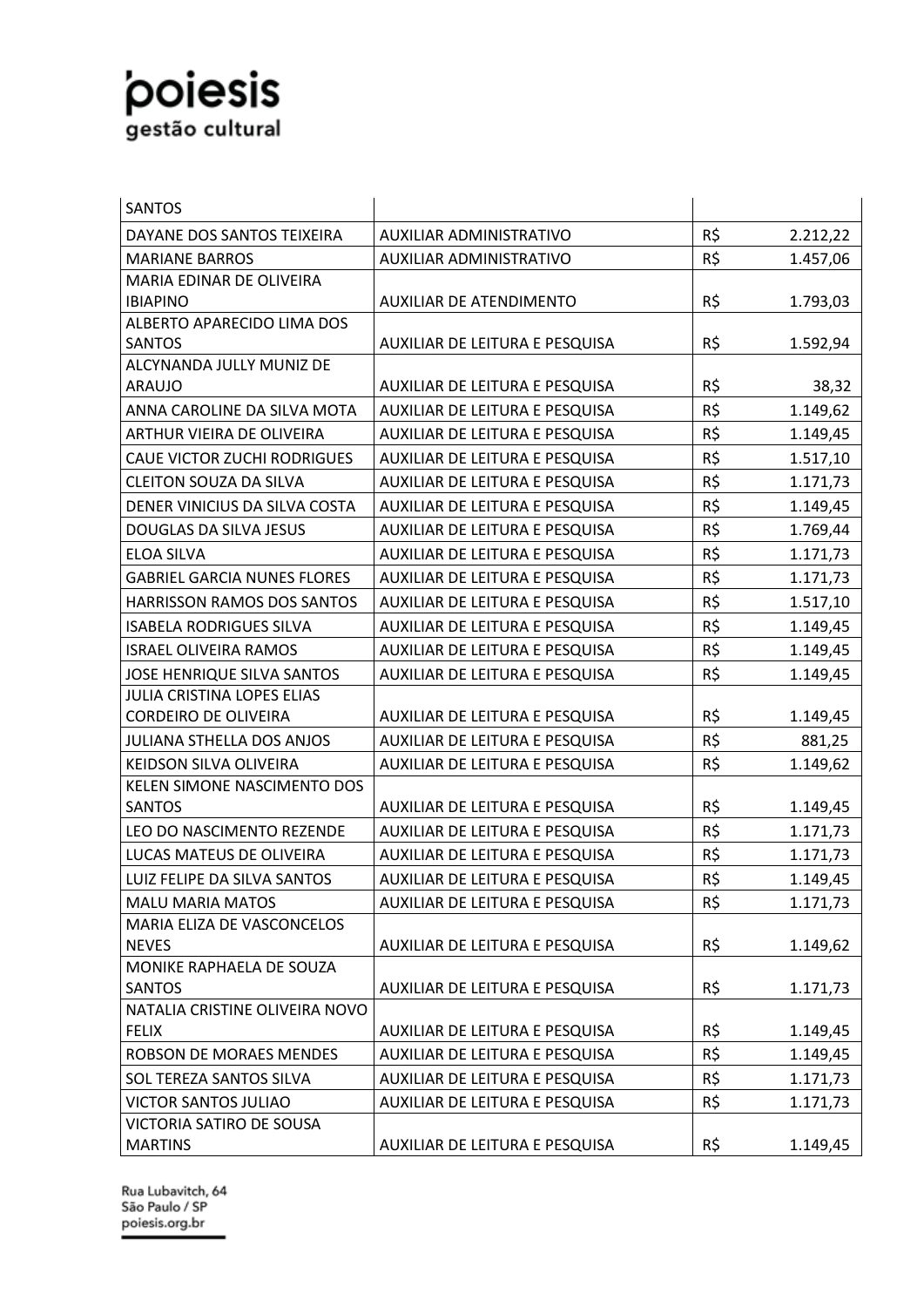| <b>EDMILSON ARAUJO GOBIRA</b>  |                                                            |     |           |
|--------------------------------|------------------------------------------------------------|-----|-----------|
| <b>CARDOSO</b>                 | AUXILIAR DE MANUTENCAO PREDIAL                             | R\$ | 1.512,25  |
| FERNANDO PEREIRA BARBOSA       | AUXILIAR DE MANUTENCAO PREDIAL                             | R\$ | 1.455,00  |
| <b>LUIZ FERNANDES BORGES</b>   | AUXILIAR DE MANUTENCAO PREDIAL                             | R\$ | 1.512,25  |
| <b>MARCELO JORGE LACERDA</b>   | AUXILIAR DE MANUTENCAO PREDIAL                             | R\$ | 1.455,00  |
| NELSON ALVES DA SILVA          | AUXILIAR DE MANUTENCAO PREDIAL                             | R\$ | 1.769,44  |
| <b>UILLIAN DOS SANTOS</b>      | AUXILIAR DE MANUTENCAO PREDIAL                             | R\$ | 1.512,25  |
| ANA CAROLINA CANDEIAS DA       |                                                            |     |           |
| <b>SILVA</b>                   | <b>AUXILIAR DE PRODUCAO</b>                                | R\$ | 1.455,00  |
| ANDERSON DA SILVA CORDEIRO     |                                                            |     |           |
| DOS ANJOS                      | <b>COMPRADOR PL</b>                                        | R\$ | 4.355,43  |
| EDIPO PINHEIRO DA SILVA        | <b>COMPRADOR PL</b>                                        | R\$ | 3.184,48  |
| JONATAS NUNES DA SILVA         | <b>COMPRADOR PL</b>                                        | R\$ | 4.355,44  |
| <b>FABRICIO GARCIA</b>         | <b>COMPRADOR SR</b>                                        | R\$ | 4.738,68  |
| ROSANGELA SANCHES              | COORDENADOR ADM DE PESSOAL                                 | R\$ | 10.145,30 |
| <b>FABIO HIGINO VELOSO</b>     | COORDENADOR ADMINISTRATIVO                                 | R\$ | 9.130,10  |
| SIMONE MARIA LOPES DE MELLO    | <b>COORDENADOR CENTRO EST DE TRAD LITER</b>                | R\$ | 9.530,24  |
|                                | COORDENADOR DE ACOMPANHAMENTO                              |     |           |
| <b>MARINA YUKIKO FUTINO</b>    | <b>CONTRATO DE GESTAO</b>                                  | R\$ | 11.225,64 |
| RENATA DE ALMEIDA COSTA        | COORDENADOR DE ARTICULACAO                                 |     |           |
| <b>MONTESANTI</b>              | SOCIOCULTURAL                                              | R\$ | 6.555,00  |
|                                | <b>COORDENADOR DE CENTRO DE REF</b>                        |     |           |
| <b>JULIO CESAR MENDONCA</b>    | HAROLDO DE CAMPOS                                          | R\$ | 8.114,88  |
| <b>HELIO MENEZES</b>           | <b>COORDENADOR DE COMPRAS</b>                              | R\$ | 7.172,09  |
| CARLA REGINA DE OLIVEIRA       | COORDENADOR DE COMUNICACAO                                 | R\$ | 11.399,94 |
| <b>MARIA GABRIELA BARROS</b>   |                                                            |     |           |
| <b>MEIRELES</b>                | COORDENADOR DE OFICINA CULTURAL                            | R\$ | 8.114,88  |
| RAFAEL SILVEIRA MENDES         |                                                            |     |           |
| <b>CARDOSO</b>                 | COORDENADOR DE OFICINA CULTURAL                            | R\$ | 8.140,81  |
| <b>VALDIR DE JESUS RIVABEN</b> | COORDENADOR DE OFICINA CULTURAL                            | R\$ | 10.145,30 |
| LUIS FERNANDO RODRIGUES DE     |                                                            |     |           |
| ALEMAR                         | <b>COORDENADOR DE PATRIMONIO</b>                           | R\$ | 8.114,88  |
| DANIEL DE CASTRO COTTI         | COORDENADOR DE PROGRAMACAO                                 |     |           |
| <b>MOREIRA</b>                 | <b>CULTURAL</b>                                            | R\$ | 8.114,88  |
|                                | COORDENADOR DE PROGRAMACAO                                 |     |           |
| MARCELO TUPINAMBA LEANDRO      | <b>CULTURAL</b>                                            | R\$ | 9.296,25  |
|                                | COORDENADOR DE TECNOLOGIA E                                |     |           |
| <b>IWAO MURATA</b>             | <b>INTEGRIDADE</b>                                         | R\$ | 8.194,00  |
| REYNALDO LUIZ TORRE            | COORDENADOR DO CENTRO DE APOIO DO                          |     |           |
| <b>FRANCISCO DAMAZIO</b>       | <b>ESCRITOR</b>                                            | R\$ | 8.116,24  |
| KELLY CRISTINE DA SILVA CHAGAS | COORDENADOR DO PROGRAMA DE<br><b>QUALIFICACAO EM ARTES</b> | R\$ | 7.918,47  |
| ALEXANDRA CRISTINA ROCHA       | COORDENADOR EDUCATIVO                                      | R\$ | 7.235,66  |
|                                |                                                            |     |           |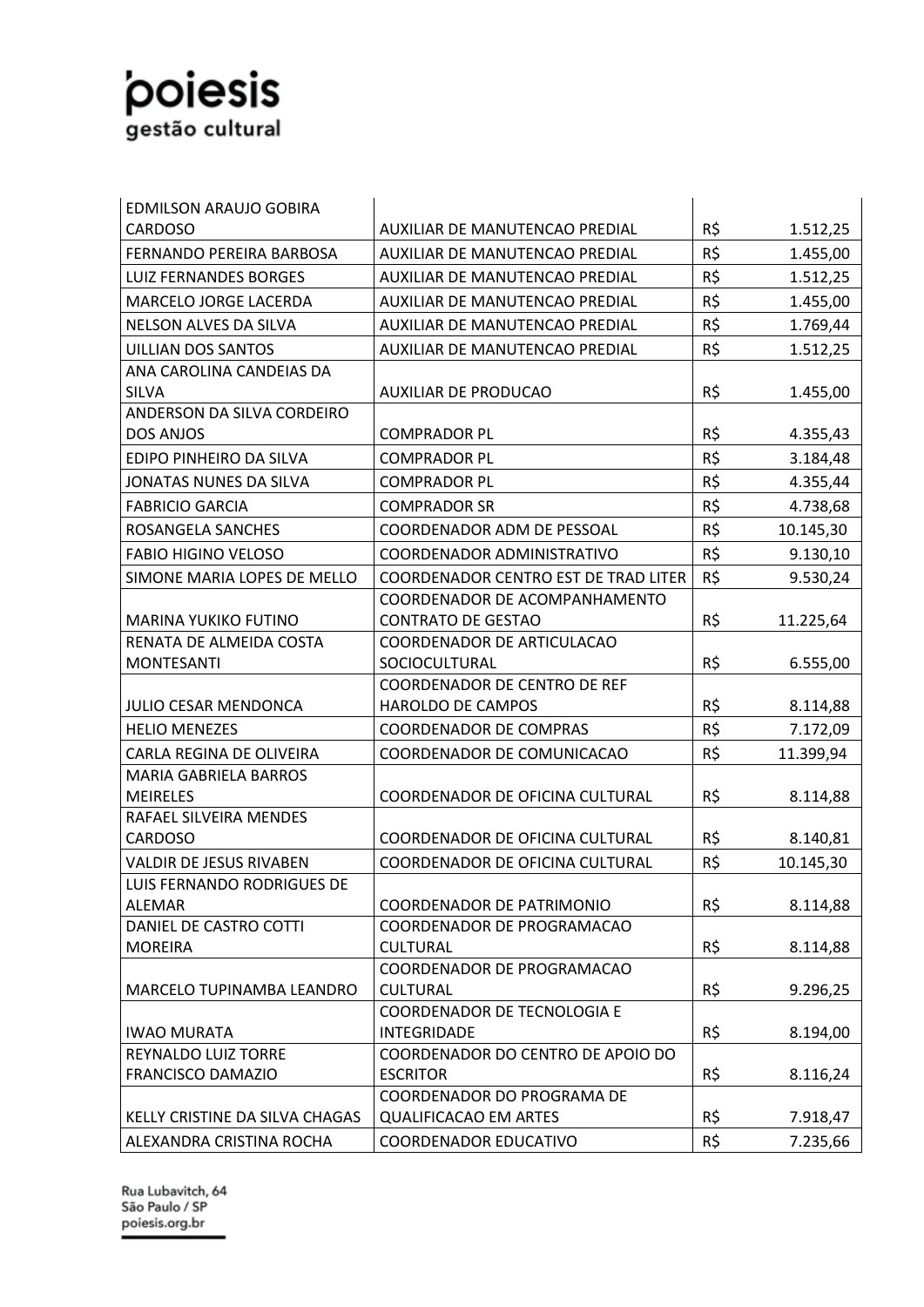| ALVARENGA                                      |                                         |     |           |
|------------------------------------------------|-----------------------------------------|-----|-----------|
| <b>FERNANDO FARIA PRADO</b>                    | COORDENADOR PROGRAMACAO CULTURAL        | R\$ | 8.140,81  |
| <b>MARLON ROSSITI FLORIAN</b>                  | COORDENADOR PROGRAMACAO CULTURAL        | R\$ | 10.145,30 |
|                                                | COORDENADOR PROGRAMACAO CULTURAL        |     |           |
| LIVIA MARTINS NONATO                           | - CCG                                   | R\$ | 7.235,66  |
| MARIA DE FATIMA FERNANDES                      | <b>COPEIRO</b>                          | R\$ | 2.695,99  |
| NEIDE SILVA DE OLIVEIRA                        | <b>COPEIRO</b>                          | R\$ | 1.631,95  |
| DAVI DE SOUSA ALENCAR                          |                                         |     |           |
| OLIVEIRA                                       | <b>DESIGNER GRAFICO JR</b>              | R\$ | 386,21    |
| JOAO VICTOR DE MOURA PEREIRA                   | <b>DESIGNER GRAFICO JR</b>              | R\$ | 1.309,00  |
| <b>JULIANA LOPES CORREIA</b>                   | <b>DESIGNER GRAFICO JR</b>              | R\$ | 2.310,00  |
| <b>RENATO GUEDES FERREIRA</b>                  | <b>DESIGNER GRAFICO PL</b>              | R\$ | 4.562,16  |
| <b>MARCELO TAPIA FERNANDES</b>                 | DIRECAO GERAL DE PROGRAMA MUSEUS        | R\$ | 25.651,30 |
|                                                | DIRETOR ESTATUTARIO ADMINISTRATIVO E    |     |           |
| PLINIO SILVEIRA CORREA                         | <b>FINANCEIRO</b>                       | R\$ | 25.000,00 |
| <b>CLOVIS DE BARROS CARVALHO</b>               | DIRETOR ESTATUTARIO EXECUTIVO           | R\$ | 27.000,00 |
| RENZO DINO SERGENTE ROSSA                      | DIRETOR TECNICO DE FORMACAO             | R\$ | 25.000,00 |
| ANA LIDIA DA SILVA TEBERGA                     | <b>EDUCADOR</b>                         | R\$ | 2.316,68  |
| ALEXANDRA BATISTA DE                           |                                         |     |           |
| <b>CARVALHO</b>                                | <b>EDUCADOR DE MUSEUS</b>               | R\$ | 2.310,00  |
| <b>ARTHUR MAJOR DE SOUSA</b>                   | <b>EDUCADOR DE MUSEUS</b>               | R\$ | 2.310,00  |
| LUCAS AMBRAZIUNAS GOULART                      | <b>EDUCADOR DE MUSEUS</b>               | R\$ | 2.310,00  |
| MARIA DA CONCEICAO FERREIRA                    |                                         |     |           |
| DA SILVA MESKELIS                              | <b>EDUCADOR DE MUSEUS</b>               | R\$ | 2.310,00  |
| NATALIA LOPES DO NASCIMENTO                    | <b>EDUCADOR DE MUSEUS</b>               | R\$ | 2.310,00  |
| <b>CHRISTINA MEULEMANS</b>                     |                                         |     |           |
| <b>BELLUOMINI THEBAS</b>                       | <b>GERENTE ARTISTICO PEDAGOGICO</b>     | R\$ | 12.091,52 |
| <b>SUSANA TAKAYAMA YAMAUCHI</b>                | <b>GERENTE ARTISTICO PEDAGOGICO</b>     | R\$ | 12.091,52 |
| PAOLA MARCONDES FONSECA DE                     |                                         |     |           |
| <b>MARCO</b><br><b>BIANCA CRISTINA SINDONA</b> | <b>GERENTE DE ARTICULACAO E DIFUSAO</b> | R\$ | 12.091,52 |
| PEREIRA                                        | <b>GERENTE DE FABRICA DE CULTURA</b>    | R\$ | 12.091,52 |
| <b>CLAUDINEI GOMES FERNANDES</b>               | <b>GERENTE DE FABRICA DE CULTURA</b>    | R\$ | 9.572,00  |
| <b>GRACE DAMIANA SOUZA</b>                     |                                         |     |           |
| <b>MIRANDA</b>                                 | GERENTE DE FABRICA DE CULTURA           | R\$ | 12.091,52 |
| IZABELA MACHADO ALVES DE                       |                                         |     |           |
| LIMA                                           | <b>GERENTE DE FABRICA DE CULTURA</b>    | R\$ | 10.367,05 |
| NAIR DIAS DOS SANTOS SOUZA                     | <b>GERENTE DE FABRICA DE CULTURA</b>    | R\$ | 9.572,00  |
| <b>RUBENS MORAIS</b>                           | <b>GERENTE DE FABRICA DE CULTURA</b>    | R\$ | 12.091,52 |
| WILSON JULIAO DA SILVA JUNIOR                  | <b>GERENTE DE FABRICA DE CULTURA</b>    | R\$ | 10.132,98 |
| ADRIANA IACOPINO LOPES                         | <b>MONITOR</b>                          | R\$ | 1.457,06  |
| AGNES CAMYLLE SABINO                           | <b>MONITOR</b>                          | R\$ | 1.457,06  |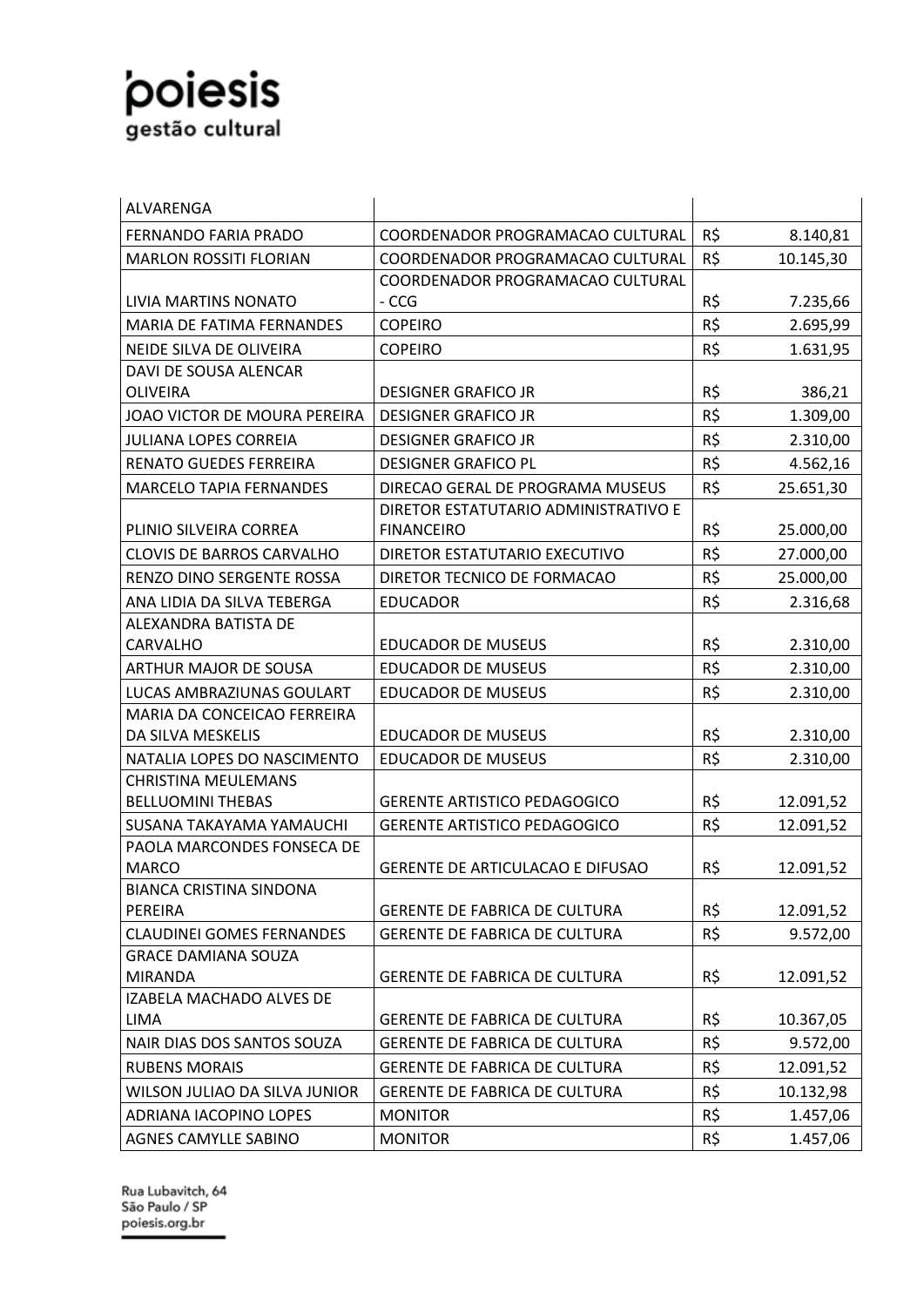| LEONARDO                           |                |     |          |
|------------------------------------|----------------|-----|----------|
| ANDREIA DE JESUS SERAFIM           | <b>MONITOR</b> | R\$ | 1.455,00 |
| ANDREW WALLACE BEZERRA             |                |     |          |
| <b>MARCOLINO</b>                   | <b>MONITOR</b> | R\$ | 1.457,06 |
| <b>AUGUSTO PIRES DOMINGUES</b>     | <b>MONITOR</b> | R\$ | 1.455,00 |
| <b>BRUNO RAPHAEL ANGIELOTTI</b>    |                |     |          |
| <b>DANTAS</b>                      | <b>MONITOR</b> | R\$ | 1.457,06 |
| CAIO DE OLIVEIRA SILVA             | <b>MONITOR</b> | R\$ | 1.455,00 |
| CAIO SANTOS AMARO SILVA            | <b>MONITOR</b> | R\$ | 1.455,00 |
| <b>CASSIA REGINA SANTOS</b>        | <b>MONITOR</b> | R\$ | 1.455,00 |
| CATARINA SOUZA BARBOSA             | <b>MONITOR</b> | R\$ | 1.455,00 |
| <b>CLEYTON RAIMUNDO ANDRADE</b>    |                |     |          |
| DE OLIVEIRA                        | <b>MONITOR</b> | R\$ | 1.115,50 |
| DANIEL ARAUJO DOS SANTOS           | <b>MONITOR</b> | R\$ | 1.455,00 |
| DANIEL ROBSON SOUZA DE             |                |     |          |
| <b>ALMEIDA</b>                     | <b>MONITOR</b> | R\$ | 1.457,06 |
| DANIELA QUEIROZ DE ALMEIDA         |                |     |          |
| SOUZA                              | <b>MONITOR</b> | R\$ | 1.455,00 |
| DAVID CARDOSO MAIA                 | <b>MONITOR</b> | R\$ | 1.457,06 |
| DIEGO ALVES LACERDA DE JESUS       | <b>MONITOR</b> | R\$ | 1.455,00 |
| EDILEUSA DO NASCIMENTO ALVES       | <b>MONITOR</b> | R\$ | 48,50    |
| ELIANA ERIKA MIYASILO              | <b>MONITOR</b> | R\$ | 1.455,00 |
| FERNANDO FERREIRA DA SILVA         | <b>MONITOR</b> | R\$ | 1.457,06 |
| <b>GABRIEL GOMES MACEDO</b>        | <b>MONITOR</b> | R\$ | 1.455,00 |
| <b>GERALDO COSTA DE OLIVEIRA</b>   | <b>MONITOR</b> | R\$ | 1.455,00 |
| <b>GISELE MONTEIRO DA SILVA</b>    | <b>MONITOR</b> | R\$ | 1.455,00 |
| <b>GUILHERME DE ARAUJO CARDOSO</b> |                |     |          |
| PEREIRA                            | <b>MONITOR</b> | R\$ | 1.457,06 |
| <b>IRACI ALVES DOS SANTOS</b>      | <b>MONITOR</b> | R\$ | 1.457,06 |
| <b>ISABEL JOSIVANIA DE LIMA</b>    |                |     |          |
| SAMPAIO                            | <b>MONITOR</b> | R\$ | 1.455,00 |
| JONATHAN DE SOUZA SILVA            | <b>MONITOR</b> | R\$ | 1.455,00 |
| JOSEANE DE ARRUDA BEZERRA          | <b>MONITOR</b> | R\$ | 1.457,06 |
| LAIS ANDRADE DA CRUZ               | <b>MONITOR</b> | R\$ | 1.457,06 |
| LARISSA BIANCA CABRAL              | <b>MONITOR</b> | R\$ | 1.457,06 |
| LUANA TEREZA DE SANTANA            | <b>MONITOR</b> | R\$ | 1.457,06 |
| <b>MARCELO DA SILVA</b>            | <b>MONITOR</b> | R\$ | 1.457,06 |
| MISLENE CARVALHO DE SOUZA          | <b>MONITOR</b> | R\$ | 1.457,06 |
| NATALIA CAROLINE ALMEIDA           |                |     |          |
| <b>SANTOS</b>                      | <b>MONITOR</b> | R\$ | 1.406,50 |
| RAFAEL SOUZA DOS SANTOS            | <b>MONITOR</b> | R\$ | 1.457,06 |
| REGIANE DE JESUS SILVA             | <b>MONITOR</b> | R\$ | 1.457,06 |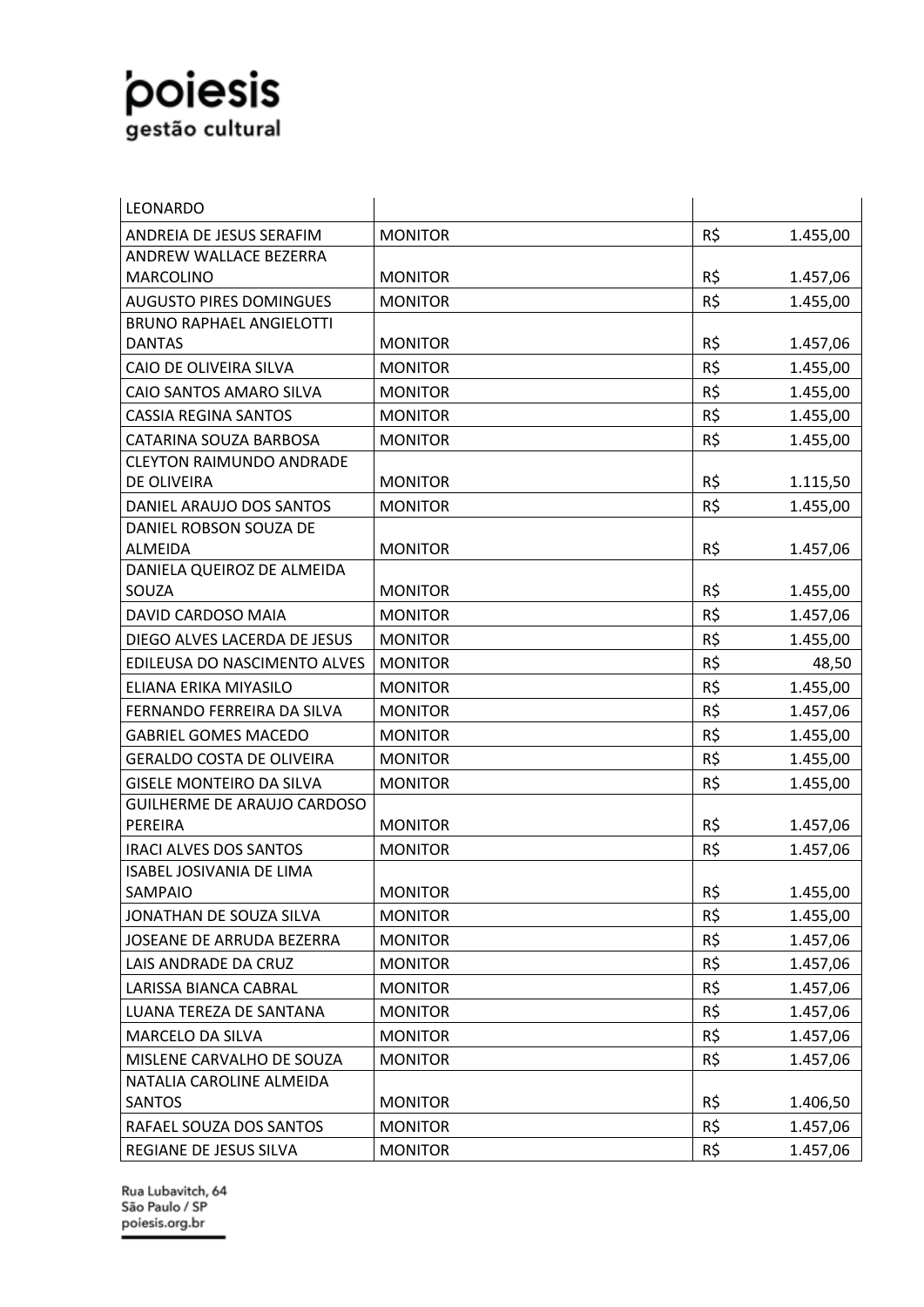| VALDERLAN COSTA GALDINO           | <b>MONITOR</b>                  | R\$ | 1.455,00  |
|-----------------------------------|---------------------------------|-----|-----------|
| VINICIUS FITIPALDI VIANA RUIZ     |                                 |     |           |
| <b>ALVES</b>                      | <b>MONITOR</b>                  | R\$ | 1.455,00  |
| <b>VINICIUS SCHUVAMBACH</b>       | <b>MONITOR</b>                  | R\$ | 1.457,06  |
| <b>WANDER RAMOS GARCEZ</b>        | <b>MONITOR</b>                  | R\$ | 1.455,00  |
| <b>IVANEI DA SILVA</b>            | <b>MUSEOLOGO</b>                | R\$ | 11.654,62 |
| AILTON APARECIDO DE LIMA          | OFICIAL DE MANUTENCAO PREDIAL   | R\$ | 2.310,00  |
| <b>AILTON BASTOS PEREIRA</b>      | OFICIAL DE MANUTENCAO PREDIAL   | R\$ | 2.310,00  |
| <b>FABIO XAVIER MARTINS</b>       | OFICIAL DE MANUTENCAO PREDIAL   | R\$ | 1.963,73  |
| <b>FRANCISCO JAIR ALBUQUERQUE</b> |                                 |     |           |
| <b>SILVA</b>                      | OFICIAL DE MANUTENCAO PREDIAL   | R\$ | 2.212,22  |
| HORKCHARLLE ARRUDA DOS            |                                 |     |           |
| <b>SANTOS</b>                     | OFICIAL DE MANUTENCAO PREDIAL   | R\$ | 2.212,22  |
| IVONALDO SEVERINO DE OLIVEIRA     | OFICIAL DE MANUTENCAO PREDIAL   | R\$ | 2.212,22  |
| <b>MAURICIO FILAND</b>            | OFICIAL DE MANUTENCAO PREDIAL   | R\$ | 2.212,22  |
| <b>WAGNER RAMOS GARCEZ</b>        | OFICIAL DE MANUTENCAO PREDIAL   | R\$ | 2.212,21  |
| <b>WANDERSON DE JESUS</b>         | OFICIAL DE MANUTENCAO PREDIAL   | R\$ | 1.779,00  |
| ADALTO CAMILO DA SILVA            | OFICIAL DE MANUTENCAO PREDIAL I | R\$ |           |
| <b>CRISTIANO LUIZ MIGUEL</b>      | OFICIAL DE MANUTENCAO PREDIAL I | R\$ | 645,04    |
| <b>DALMAR RODRIGUES LOPES</b>     | OFICIAL DE MANUTENCAO PREDIAL I | R\$ | 2.549,86  |
| JOSE MARIA BARBOSA DA SILVA       | OFICIAL DE MANUTENCAO PREDIAL I | R\$ | 2.453,68  |
| JOSIMAR SANTOS SILVA              | OFICIAL DE MANUTENCAO PREDIAL I | R\$ | 2.764,45  |
| <b>MARCELO PAULO CAVALCANTE</b>   | OFICIAL DE MANUTENCAO PREDIAL I | R\$ | 3.456,40  |
| REGINALDO RODRIGUES DA SILVA      | OFICIAL DE MANUTENCAO PREDIAL I | R\$ | 3.263,82  |
| LUIZ FILIPE FREITAS DE ALMEIDA    | PRODUTOR CULTURAL               | R\$ | 3.336,01  |
| <b>ADILSON CORRADO</b>            | PRODUTOR OPERACIONAL JR         | R\$ | 2.549,86  |
| ALEXANDRE SIMAO DE PAULA          | PRODUTOR OPERACIONAL JR         | R\$ | 2.316,68  |
| DUARTE MARIANO DOS SANTOS         | PRODUTOR OPERACIONAL JR         | R\$ | 3.404,64  |
| <b>EVERALDO GIACOMINI</b>         |                                 |     |           |
| UMBURANAS YAMAGUCHI               | PRODUTOR OPERACIONAL JR         | R\$ | 2.316,68  |
| <b>GIOVANNI D ANGELO</b>          | PRODUTOR OPERACIONAL JR         | R\$ | 2.310,00  |
| JOSE EMILIO DE CARVALHO NETO      | PRODUTOR OPERACIONAL JR         | R\$ |           |
| RAFAEL FERNANDO XAVIER            | PRODUTOR OPERACIONAL JR         | R\$ | 2.986,78  |
| <b>VANESSA OGINO</b>              | PRODUTOR OPERACIONAL JR         | R\$ | 2.453,68  |
| ALAN KARDEC FERREIRA SALLES       | PRODUTOR OPERACIONAL PL         | R\$ | 4.142,18  |
| <b>ANDERSON PINHEIRO GOMES</b>    |                                 |     |           |
| <b>JUNIOR</b>                     | <b>RECEPCIONISTA</b>            | R\$ | 1.482,84  |
| ANDREZA CRISTINA RIBEIRO          |                                 |     |           |
| CABRAL                            | <b>RECEPCIONISTA</b>            | R\$ |           |
| BEATRIZ DE BORBA TOMAZ            | <b>RECEPCIONISTA</b>            | R\$ | 436,50    |
| <b>CRISTIANE DE JESUS SANTOS</b>  | <b>RECEPCIONISTA</b>            | R\$ | 1.457,06  |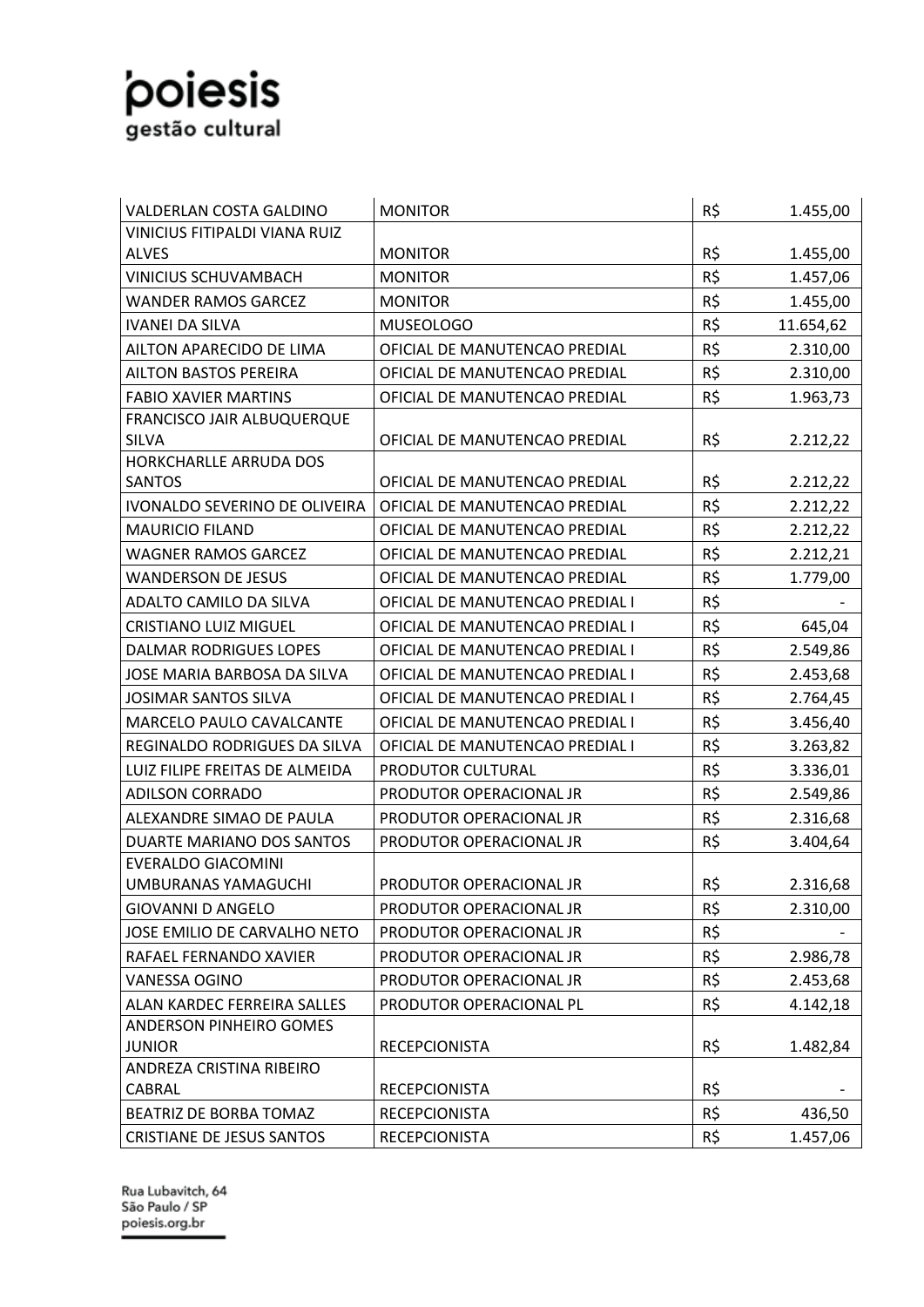| DEBORA LEITE DO NASCIMENTO         |                                 |     |           |
|------------------------------------|---------------------------------|-----|-----------|
| <b>DOS SANTOS</b>                  | <b>RECEPCIONISTA</b>            | R\$ | 1.517,10  |
| ELOISA ELENA SANTIAGO SANTOS       | <b>RECEPCIONISTA</b>            | R\$ | 1.769,44  |
| EVANDRO RIBEIRO DA SILVA           | <b>RECEPCIONISTA</b>            | R\$ | 1.457,06  |
| FATIMA APARECIDA FINZETTO          | <b>RECEPCIONISTA</b>            | R\$ | 1.769,44  |
| JESSICA DOS REIS GOMES PEREIRA     | <b>RECEPCIONISTA</b>            | R\$ | 1.482,84  |
| <b>JESSICA MELO MACHADO SILVA</b>  | <b>RECEPCIONISTA</b>            | R\$ | 1.455,00  |
| <b>JULIANA DA SILVA URSULINO</b>   | <b>RECEPCIONISTA</b>            | R\$ | 1.457,06  |
| LAIS THAMIRES SOUZA DA             |                                 |     |           |
| <b>FONSECA</b>                     | <b>RECEPCIONISTA</b>            | R\$ | 1.457,06  |
| <b>MARIA NATALI PEIXINHO</b>       |                                 |     |           |
| <b>BAPTISTA</b>                    | <b>RECEPCIONISTA</b>            | R\$ | 1.482,84  |
| NATALIA DE MATOS SILVA             | <b>RECEPCIONISTA</b>            | R\$ | 1.457,06  |
| NATALIA DOS SANTOS SILVA           | <b>RECEPCIONISTA</b>            | R\$ | 1.457,06  |
| PAULA SARTORAM PIEDADE DE          |                                 |     |           |
| <b>JESUS</b>                       | <b>RECEPCIONISTA</b>            | R\$ | 1.482,84  |
| SARITA LEITE DE PAULA              | <b>RECEPCIONISTA</b>            | R\$ |           |
| STHEFANIE VITORIA BISPO            | <b>RECEPCIONISTA</b>            | R\$ | 1.455,00  |
| TAIS LEOPOLDINO DA SILVA           | <b>RECEPCIONISTA</b>            | R\$ | 1.457,06  |
|                                    | SUPERINTENDENTE DE PROGRAMA     |     |           |
| <b>KLUK MAGRI NETO</b>             | <b>FABRICAS DE CULTURA</b>      | R\$ | 20.457,25 |
|                                    | SUPERINTENDENTE DE PROGRAMA     |     |           |
| THIAGO DE AMORIM SARAIVA           | OFICINAS CULTURAIS              | R\$ | 20.457,25 |
| ANDREY COSTA DE OLIVEIRA           | SUPERVISOR ADMINISTRATIVO       | R\$ | 5.880,77  |
| <b>BRUNA COSME DA SILVA</b>        | SUPERVISOR ADMINISTRATIVO       | R\$ | 3.733,95  |
| FERNANDA RICARDO SILVA DO          |                                 |     |           |
| <b>CARMO</b>                       | SUPERVISOR ADMINISTRATIVO       | R\$ | 4.336,82  |
| <b>FLAVIO ANTONIO SILVESTRE</b>    | SUPERVISOR ADMINISTRATIVO       | R\$ | 5.364,11  |
| KARINA DA SILVA BORGO              | SUPERVISOR ADMINISTRATIVO       | R\$ | 4.928,23  |
| KATIA CRISTINA DA SILVA            |                                 |     |           |
| MARCELINO                          | SUPERVISOR ADMINISTRATIVO       | R\$ | 4.045,33  |
| MARCIA KINA COSOMANO               | SUPERVISOR ADMINISTRATIVO       | R\$ | 5.880,77  |
| PAULO ROGERIO SANTOS PERES         | SUPERVISOR ADMINISTRATIVO       | R\$ | 6.275,58  |
| THAIS DE MORAES FONSECA            | SUPERVISOR ADMINISTRATIVO       | R\$ | 5.574,38  |
|                                    | SUPERVISOR ADMINISTRATIVO       |     |           |
| TATIANE DE ALMEIDA                 | OPERACIONAL                     | R\$ | 5.682,00  |
| ADRIANA PAULA GUIDOTTE             | SUPERVISOR ARTISTICO PEDAGOGICO | R\$ | 6.800,46  |
| <b>FABIO DE JESUS</b>              | SUPERVISOR ARTISTICO PEDAGOGICO | R\$ | 6.800,46  |
| <b>GLAUCIETE MARTINS GOMES</b>     | SUPERVISOR ARTISTICO PEDAGOGICO | R\$ | 6.957,56  |
| <b>MARINA RODRIGUES SANTONIERI</b> | SUPERVISOR ARTISTICO PEDAGOGICO | R\$ | 8.114,88  |
| PAULO SERGIO FABIANO DE            |                                 |     |           |
| <b>OLIVEIRA</b>                    | SUPERVISOR ARTISTICO PEDAGOGICO | R\$ | 5.574,38  |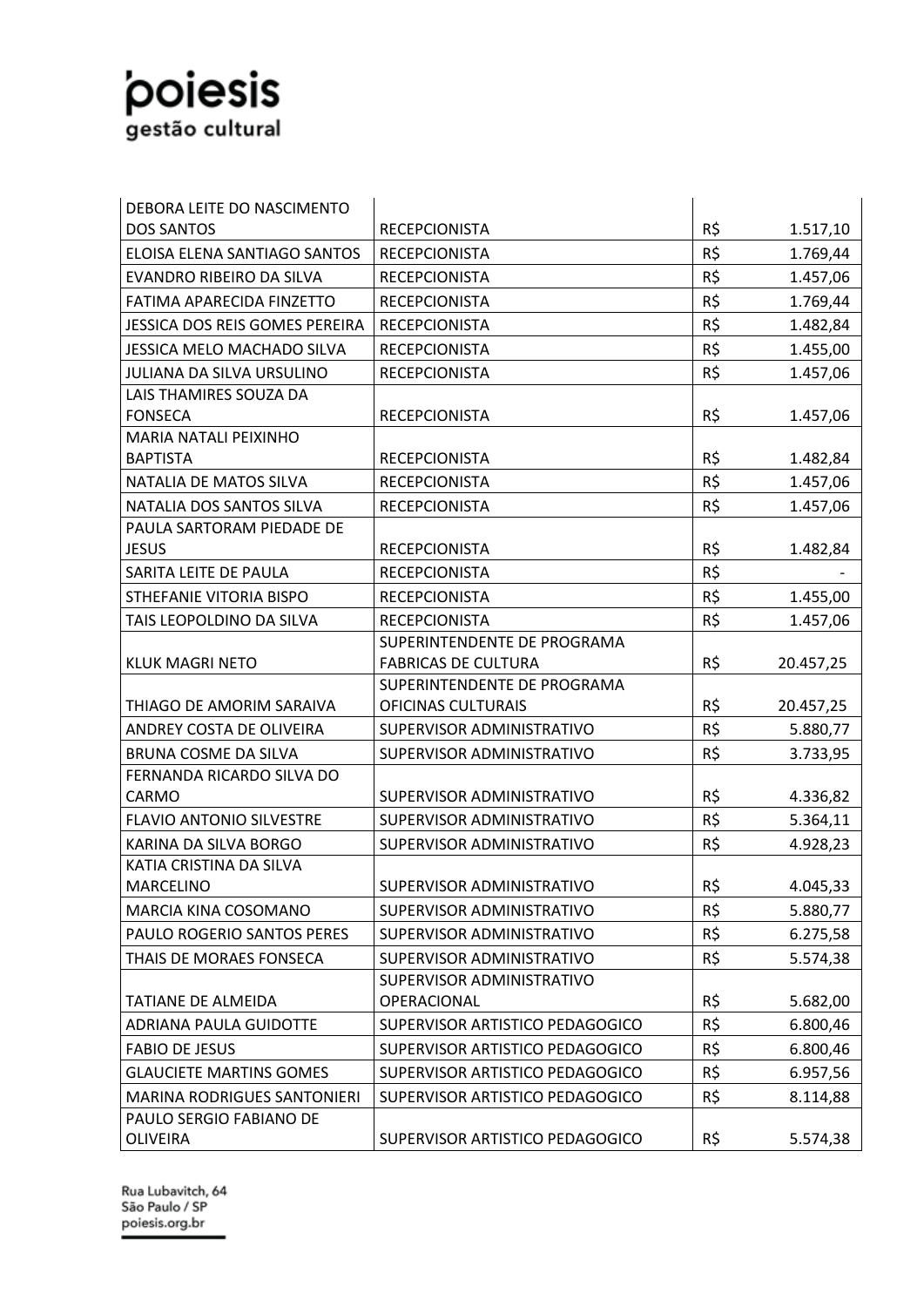| <b>TERESA GUSHIKEN BRENA</b>                             | SUPERVISOR ARTISTICO PEDAGOGICO     | R\$ | 5.050,00 |
|----------------------------------------------------------|-------------------------------------|-----|----------|
| <b>WILLIANS DE MATOS FLORES</b>                          | SUPERVISOR ARTISTICO PEDAGOGICO     | R\$ | 5.050,00 |
| PATRICIA DE CASSIA BARRETO                               | SUPERVISOR DE ARQUIVO               | R\$ | 6.276,20 |
| <b>BRUNA VENANCIO DOS ANJOS</b>                          | SUPERVISOR DE ARTICULACAO E DIFUSAO | R\$ | 6.800,46 |
| DIEGO FERREIRA DA SILVA                                  | SUPERVISOR DE ARTICULACAO E DIFUSAO | R\$ | 8.114,88 |
| EDUARDO JOSE DA SILVA                                    | SUPERVISOR DE ARTICULACAO E DIFUSAO | R\$ | 3.556,14 |
| <b>IGOR RODRIGUES GIANI ALVES</b>                        | SUPERVISOR DE ARTICULACAO E DIFUSAO | R\$ | 2.356,67 |
| <b>JARBAS MARIZ MARTINS</b>                              | SUPERVISOR DE ARTICULACAO E DIFUSAO | R\$ | 8.114,88 |
| LUIZ CARLOS ALVES JUNIOR                                 | SUPERVISOR DE ARTICULACAO E DIFUSAO | R\$ | 5.050,00 |
| MURILO ZANIN BISSOLI                                     | SUPERVISOR DE ARTICULACAO E DIFUSAO | R\$ | 5.050,00 |
| SHEILA ANASTACIO FALCAO                                  | SUPERVISOR DE ARTICULACAO E DIFUSAO | R\$ | 5.050,00 |
| TANIA DA SILVA MAGALHAES                                 | SUPERVISOR DE ARTICULACAO E DIFUSAO | R\$ | 5.682,00 |
| VITOR LUIZ DE SOUSA OLIVEIRA                             |                                     |     |          |
| <b>SILVA</b>                                             | SUPERVISOR DE ARTICULACAO E DIFUSAO | R\$ | 6.538,90 |
| ADRIANA LUCCISANO                                        | SUPERVISOR DE BIBLIOTECA            | R\$ | 5.880,76 |
| <b>MARCELO RAMOS GARCIA</b>                              | <b>SUPERVISOR DE TI</b>             | R\$ | 7.537,19 |
| CAIO NUNES GONCALVES                                     | SUPERVISOR PROGRAMACAO CULTURAL     | R\$ | 5.050,00 |
| DANIEL DA SILVA MARINHO                                  | <b>TECNICO DE AUDIO I</b>           | R\$ | 2.963,45 |
| DANIEL MAIA DOS SANTOS                                   | <b>TECNICO DE AUDIO I</b>           | R\$ | 3.456,40 |
| ELIZEU FERREIRA DA SILVA                                 | <b>TECNICO DE AUDIO I</b>           | R\$ | 3.276,21 |
| IZAIAS FEITOZA DE AMORIM                                 | <b>TECNICO DE AUDIO I</b>           | R\$ | 3.012,95 |
| JOSE ALVES DOS SANTOS JUNIOR                             | <b>TECNICO DE AUDIO I</b>           | R\$ | 3.455,67 |
| <b>JOSE ANTONIO AUZ</b>                                  | <b>TECNICO DE AUDIO I</b>           | R\$ | 3.456,40 |
| MARIANA DE SOUZA CRUZ                                    | <b>TECNICO DE AUDIO I</b>           | R\$ | 2.785,14 |
| MATHEUS SILVA OLIVEIRA LOPES                             | <b>TECNICO DE AUDIO I</b>           | R\$ | 2.785,14 |
| REBECA MONTANHA PINTO                                    | <b>TECNICO DE AUDIO I</b>           | R\$ | 2.785,14 |
| RODRIGO PEREIRA CARRARO                                  | <b>TECNICO DE AUDIO I</b>           | R\$ | 3.456,40 |
| <b>WANDERSON DA SILVA</b>                                |                                     |     |          |
| <b>MENDONCA</b>                                          | <b>TECNICO DE AUDIO I</b>           | R\$ | 2.785,14 |
| EVANILDA LIMA DE MORAIS                                  |                                     |     |          |
| <b>GARCIA</b>                                            | TECNICO DE PROGRAMACAO CULTURAL JR  | R\$ | 2.963,45 |
| FELIPE SCALZARETTO                                       | TECNICO DE PROGRAMACAO CULTURAL JR  | R\$ | 2.310,00 |
| FERNANDA LE DE OLIVEIRA                                  | TECNICO DE PROGRAMACAO CULTURAL JR  | R\$ | 3.176,00 |
| PEDRO AUGUSTO CHAVES                                     | TECNICO DE PROGRAMACAO CULTURAL JR  | R\$ | 3.176,00 |
| SUENNE SOTERO DE ABREU DA                                | TECNICO DE PROGRAMACAO CULTURAL JR  | R\$ |          |
| <b>SILVA</b>                                             |                                     | R\$ | 3.679,46 |
| <b>KEROLY GRITTI FONTALVA</b>                            | TECNICO DE PROGRAMACAO CULTURAL PL  |     | 3.705,42 |
| LUANE ARAUJO DA SILVA<br><b>MARCUS VINICIUS MORENO E</b> | TECNICO DE PROGRAMACAO CULTURAL PL  | R\$ | 3.705,41 |
| <b>NASCIMENTO</b>                                        | TECNICO DE PROGRAMACAO CULTURAL PL  | R\$ | 3.705,41 |
| <b>VANESSA FREITAS DOS REIS</b>                          | TECNICO DE PROGRAMACAO CULTURAL PL  | R\$ | 3.705,41 |